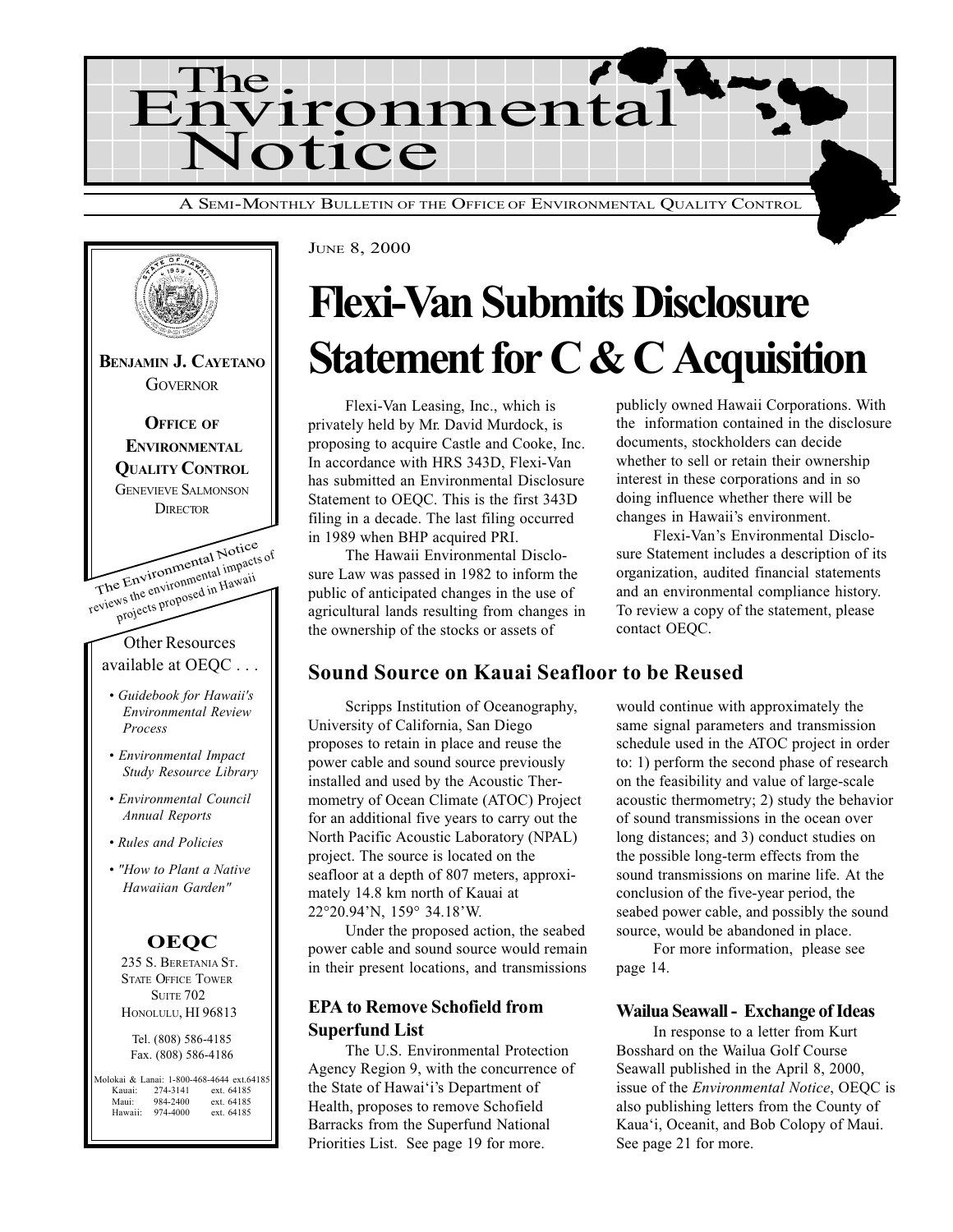# Table of Contents

#### JUNE 8, 2000

### **1 Oahu Notices**

| <b>Draft Environmental Assessments</b>                        |  |
|---------------------------------------------------------------|--|
|                                                               |  |
| <b>Final Environmental Assessments/</b>                       |  |
| <b>Findings of No Significant Impacts (FONSI)</b>             |  |
|                                                               |  |
|                                                               |  |
|                                                               |  |
| (5) Young Brothers Maintenance Facility (After-the-Fact)  5   |  |
| <b>Environmental Impact Statement Preparation Notices</b>     |  |
|                                                               |  |
| <b>National Environmental Policy Act (NEPA)</b>               |  |
| (7) Schofield Barracks Wastewater Treatment Plant Effluent    |  |
|                                                               |  |
| (8) Waipio Peninsula Soccer Park Amendment of Lease (FONSI) 7 |  |
| <b>Previously Published Projects Pending Public Comments</b>  |  |
|                                                               |  |
|                                                               |  |
|                                                               |  |
| • Maui Notices                                                |  |
|                                                               |  |
| <b>Draft Environmental Assessments</b>                        |  |
| (1) Honoapiilani Highway Improvements, from Alaelae Point     |  |
|                                                               |  |
| <b>Final Environmental Assessments/</b>                       |  |
| <b>Findings of No Significant Impacts (FONSI)</b>             |  |

| (2) Douglas' Alteration of Existing Access & Utility Easement  10 |  |
|-------------------------------------------------------------------|--|
|                                                                   |  |

### Previously Published Projects Pending Public Comments

## $*$  Environmental Council Notices

|--|

## 6 Hawaii Notices

| <b>Environmental Impact Statement Preparation Notices</b> |  |  |
|-----------------------------------------------------------|--|--|
|                                                           |  |  |
| <b>Draft Environmental Impact Statements</b>              |  |  |
|                                                           |  |  |

### Acceptance Notices

### 7 Kauai Notices

| <b>Final Environmental Assessments (FONSI)</b>                   |
|------------------------------------------------------------------|
| (1) Kauai Main Police Facility/Emergency Operating Center/       |
|                                                                  |
| <b>Draft Environmental Impact Statements</b>                     |
|                                                                  |
| Statewide Notices                                                |
| <b>Final Environmental Assessments (FONSI)</b>                   |
| (1) Hawaiian Islands Beach Nourishment Projects  15              |
| <b>≰ Shoreline Notices</b>                                       |
|                                                                  |
|                                                                  |
| <b>Nt Coastal Zone News</b>                                      |
| (1) Federal Grants for the Hawaii Game Management Program and    |
| the Hawaii Non-Game Management Program, State of Hawaii  17      |
| (2) North Pacific Acoustic Laboratory Project, Kauai  17         |
| Pollution Control Permits                                        |
|                                                                  |
| <b>LA Land Use Commission Notices</b>                            |
|                                                                  |
|                                                                  |
| <b>L</b> Federal Notices                                         |
|                                                                  |
| Cancellation of PEIS for the Criminal Alien Requirement  19      |
| Addendum No. 1 to the Lower Hamakua Ditch Watershed Plan FEIS 19 |
| EPA to Delete Schofield Barracks Site from Superfund List  19    |
| The U.S. Army Corps Wants Your Feedback in Listening Sessions 20 |

#### Irradiation of Fruits and Vegetables [................................................... 20](#page-19-0) [Maui Public Schools Nominated to the National Register of Historic](#page-19-0) Places .......................................................................................... 20 [Proposed Endangered Status for Guam/Mariana Islands Plants](#page-19-0) ....... 20 Fishery Meetings [.............................................................................. 20](#page-19-0) Native Remains Repatriation [............................................................. 20](#page-19-0) [Humpback Whale Advisory Council Members Wanted ..................... 20](#page-19-0)

### **Letters of Notice**

More Comments on the Wailua Seawall ............................................ 21

#### **P** Announcements

OEQC intends to make the information in this bulletin accessible to everyone. Individuals that require this material in a different format (such as large type or braille), should contact our office for assistance. [Puainako Street Extension and Widening](#page-12-0) ......................................... 13 Request for Project Proposals (Docket No. 00-CWB-PRC) .............. 23

The Environmental Notice **Office of Environmental Quality Control** Page 2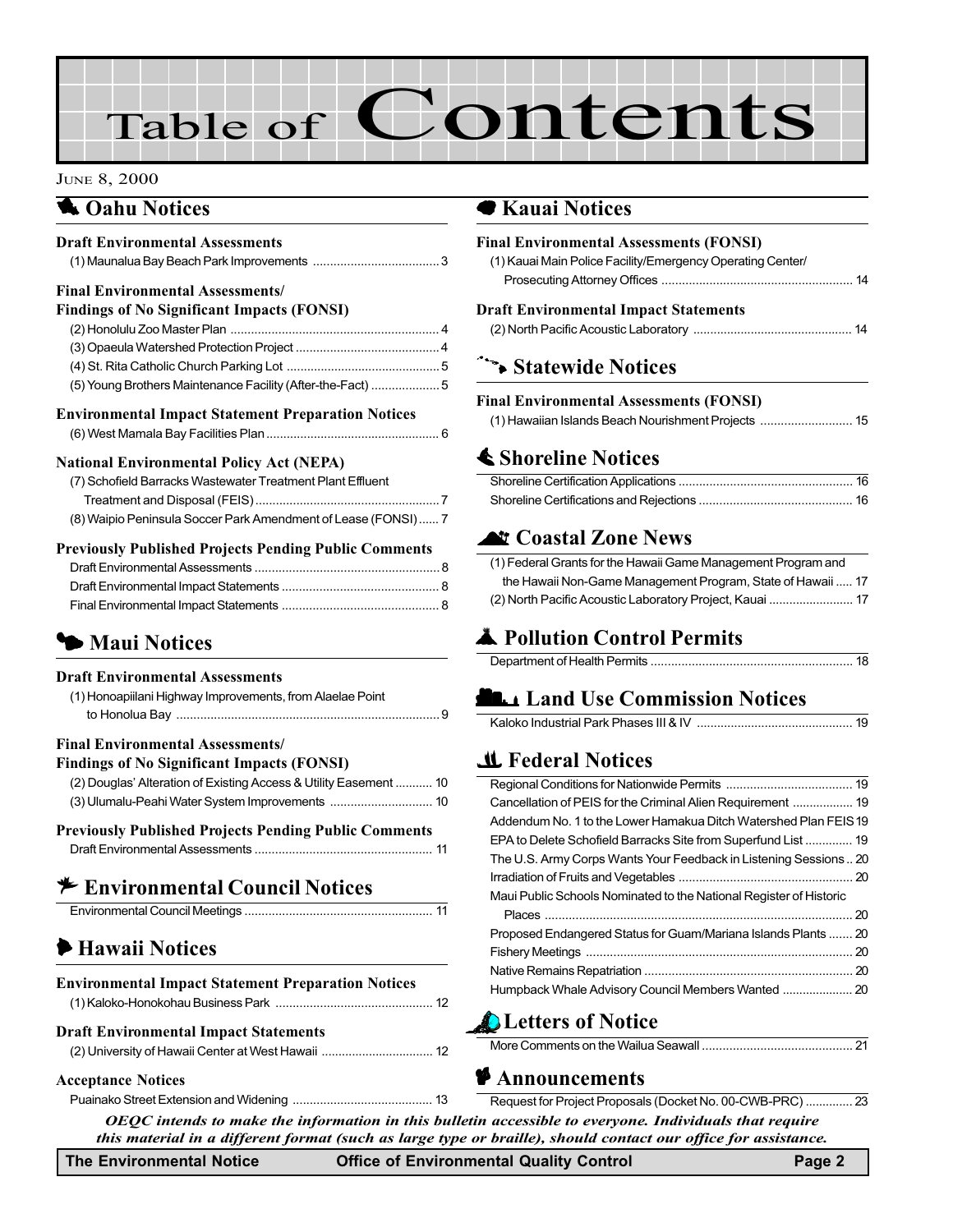<span id="page-2-0"></span>

Public Comment

14)

| Deadline:      | July 10, 2000                            |
|----------------|------------------------------------------|
| Status:        | DEA First Notice pending public comment. |
|                | Address comments to the applicant with   |
|                | copies to the consultant and OEQC.       |
| <b>Permits</b> |                                          |
| Required:      | SMA, waiver                              |

The City & County of Honolulu Department of Design and Construction proposes to develop a canoe halau and improve landscaping at Maunalua Bay Beach Park in Hawaii Kai. Maunalua Bay Beach Park, a 5.4-acre beach/shoreline park, is situated between the entrances to the Kala Kai and Hawaii Kai Marinas.

The proposed project consists of three parcels:

(1) TMK 3-9-07:008 – This  $64,069$  square foot parcel is adjacent to the makai edge of Kalanianaole Highway. It is owned by the City & County of Honolulu and is located entirely within the Special Management Area (SMA).

(2) TMK 3-9-07:011 – This 151,719 square foot parcel is located at the Koko Head end of the park. It is owned by the State of Hawaii and is under Executive Order 2626 which

to the City & County of Honolulu, Department of Parks and Recreation. It is located entirely within the SMA.

(3) TMK  $3-9-07:032$  – This 31,306 square foot parcel is located at the ewa end of Maunalua Bay Beach Park. It is owned by the State of Hawaii and is also under Executive Order 2626. This parcel is located entirely within the SMA.

The proposed canoe halau is planned for the ewa end of Maunalua Bay Beach Park on Parcel 32. The proposed project would provide a permanent and secured storage facility for canoes, kayaks and related equipment, as well as provide an informal gathering area for paddlers.

The proposed facility will measure approximately 50 feet by 50 feet and will not exceed 25 feet in height. Launching platforms or other docking provisions are not needed and off-site parking will continue to be accommodated on the adjacent State-owned Maunalua Bay Boat Launching Ramp Facility.

The proposed project would also improve the aesthetic and recreational environment at the canoe halau site and at the Koko Head end of Maunalua Bay Beach Park by providing additional shade trees, shrubbery, and groundcover.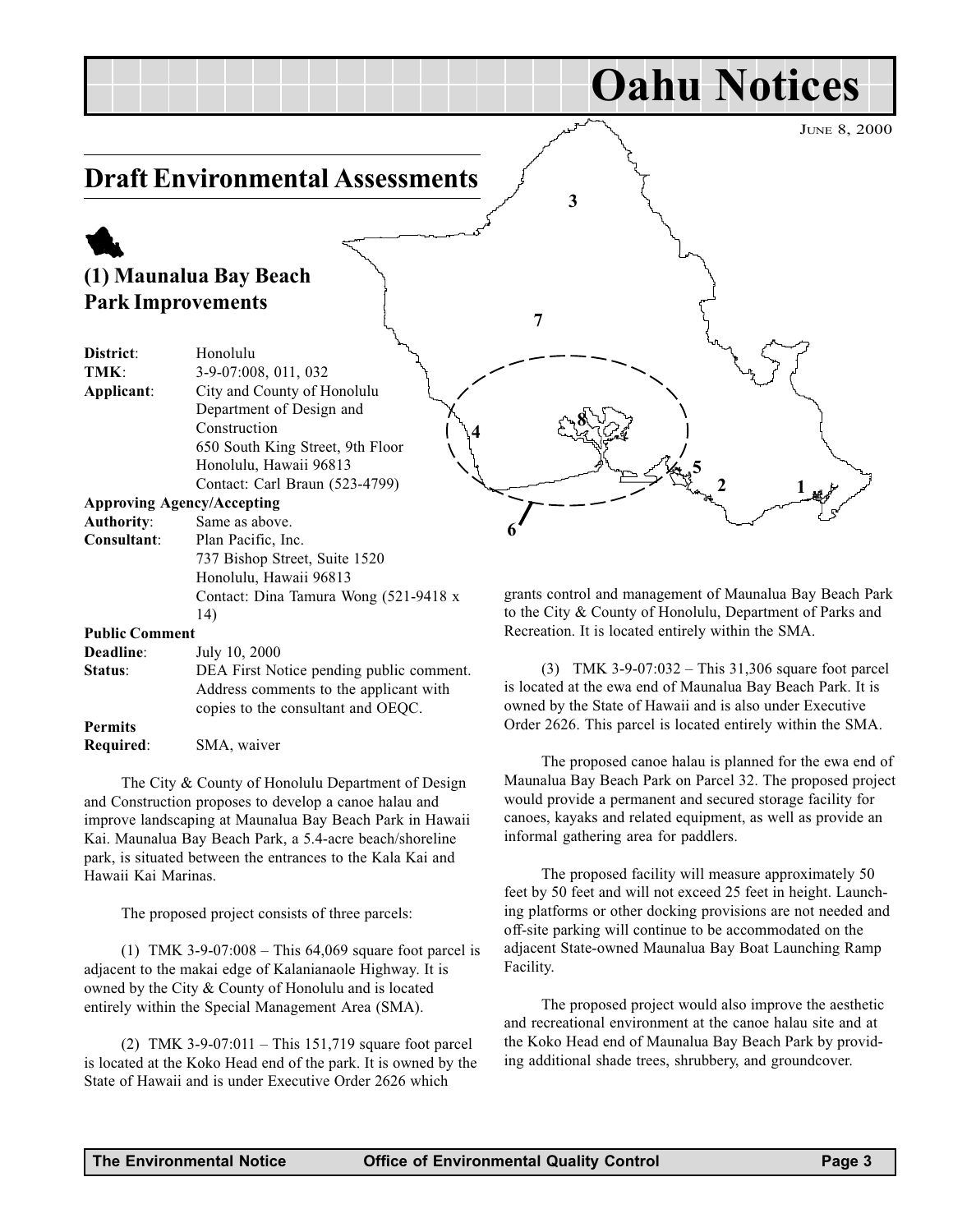## <span id="page-3-0"></span>Oahu Notices

JUNE 8, 2000

## Final Environmental Assessments/Findings of No Significant Impacts (FONSI)



## (2) Honolulu Zoo Master Plan

| District:                         | Honolulu                                |  |
|-----------------------------------|-----------------------------------------|--|
| TMK:                              | 3-1-43:1 (portion of Kapiolani Regional |  |
|                                   | Park)                                   |  |
| Applicant:                        | City and County of Honolulu             |  |
|                                   | Department of Design and Construction   |  |
|                                   | 650 South King Street, 2nd Floor        |  |
|                                   | Honolulu, Hawaii 96813                  |  |
|                                   | Contact: Jim Nakasone (527-6306)        |  |
| <b>Approving Agency/Accepting</b> |                                         |  |
| <b>Authority:</b>                 | Same as above.                          |  |
| Consultant:                       | Belt Collins Hawaii                     |  |
|                                   | 680 Ala Moana Boulevard, Suite 100      |  |
|                                   | Honolulu, Hawaii 96813                  |  |
|                                   | Contact: Cheryl Palesh (521-5361)       |  |
| <b>Public Challenge</b>           |                                         |  |
| Deadline:                         | July 10, 2000                           |  |
| Status:                           | FEA/FONSI issued, project may proceed.  |  |
| <b>Permits</b>                    | Minor Special District; SMA Use;        |  |
| Required:                         | height variance; grading; building      |  |

The Department of Design and Construction of the City and County of Honolulu has embarked on a plan to reorganize the basic layout of the Honolulu Zoo. This plan will broaden the recreational and educational experience encountered by visitors and expand the on-site breeding and research facilities with the existing zoo area. The proposed project will provide the visitor with an educational story line consisting of four main ecological environments. The Project design will maximize visitors' educational and recreational experience since they will be totally immersed in each of the ecological environments and will be able to experience the difference between each environment as they proceed through the zoo.

New facilities to be constructed as part of the Project total 41 buildings, four open-sided structures, 11 aviaries, seven restroom facilities, a food concession, operational/ support facilities, a green house, and expanding recreation visitor parking.

## 1 (3) Opaeula Watershed Protection Project

| District:                         | Waialua                                  |  |
|-----------------------------------|------------------------------------------|--|
| TMK:                              | $1 - 6 - 3 - 01$                         |  |
| Applicant:                        | Kamehameha Schools                       |  |
|                                   | 567 South King Street, Suite 200         |  |
|                                   | Honolulu, Hawaii 96813                   |  |
|                                   | Contact: Manabu Tagomori (534-3866)      |  |
| <b>Approving Agency/Accepting</b> |                                          |  |
| <b>Authority:</b>                 | Department of Land and Natural Resources |  |
|                                   | 1151 Punchbowl Street, Room 220          |  |
|                                   | Honolulu, Hawaii 96813                   |  |
|                                   | Contact: Sam Lemmo (587-0381)            |  |
| <b>Public Challenge</b>           |                                          |  |
| Deadline:                         | July 10, 2000                            |  |
| Status:                           | FEA/FONSI issued, project may proceed.   |  |
| <b>Permits</b>                    |                                          |  |
| Required:                         | <b>BLNR</b> permit                       |  |

Kamehameha Schools Bishop Estate, in a cooperative effort with the U.S. Army Garrison-Hawaii, the U.S. Fish and Wildlife Service, and the State of Hawaii Division of Forestry and Wildlife, proposes to construct a pig exclosure fence in the uppermost portion of the Opaeula Stream drainage, Ko'olau Mountains, Oahu. The project includes the construction of approximately 2.25 miles of 42" hogwire fence and construction of a 12' by 16' wooden platform to serve as a tent pad for resource management crews. The project will enclose about 150 acres of native Ko'olau wet forest. The project is part of ongoing efforts to protect native forest ecosystems, and rare, threatened and/or endangered flora and fauna found in the area. Eight species of listed, proposed, candidate, or rare plant species and two endangered tree snail species are found in the project area.

Construction of this fence will require hand clearing a 10 foot wide corridor through vegetation for the fence line. The proposed project is expected to generate short term impacts to soil quality along the fence line, some impacts to common native vegetation, and may slightly change the Ko'olau summit trail alignment. These short-term impacts will be mitigated through the long-term benefit to the ecosystem by the removal of the negative impacts of feral pigs within the project area. The integrity of the Ko'olau summit trail will be retained. The fence route will be surveyed by Botanists and recognized snail experts to ensure that no rare, threatened, or endangered plant or animal is within the area cleared for the fence.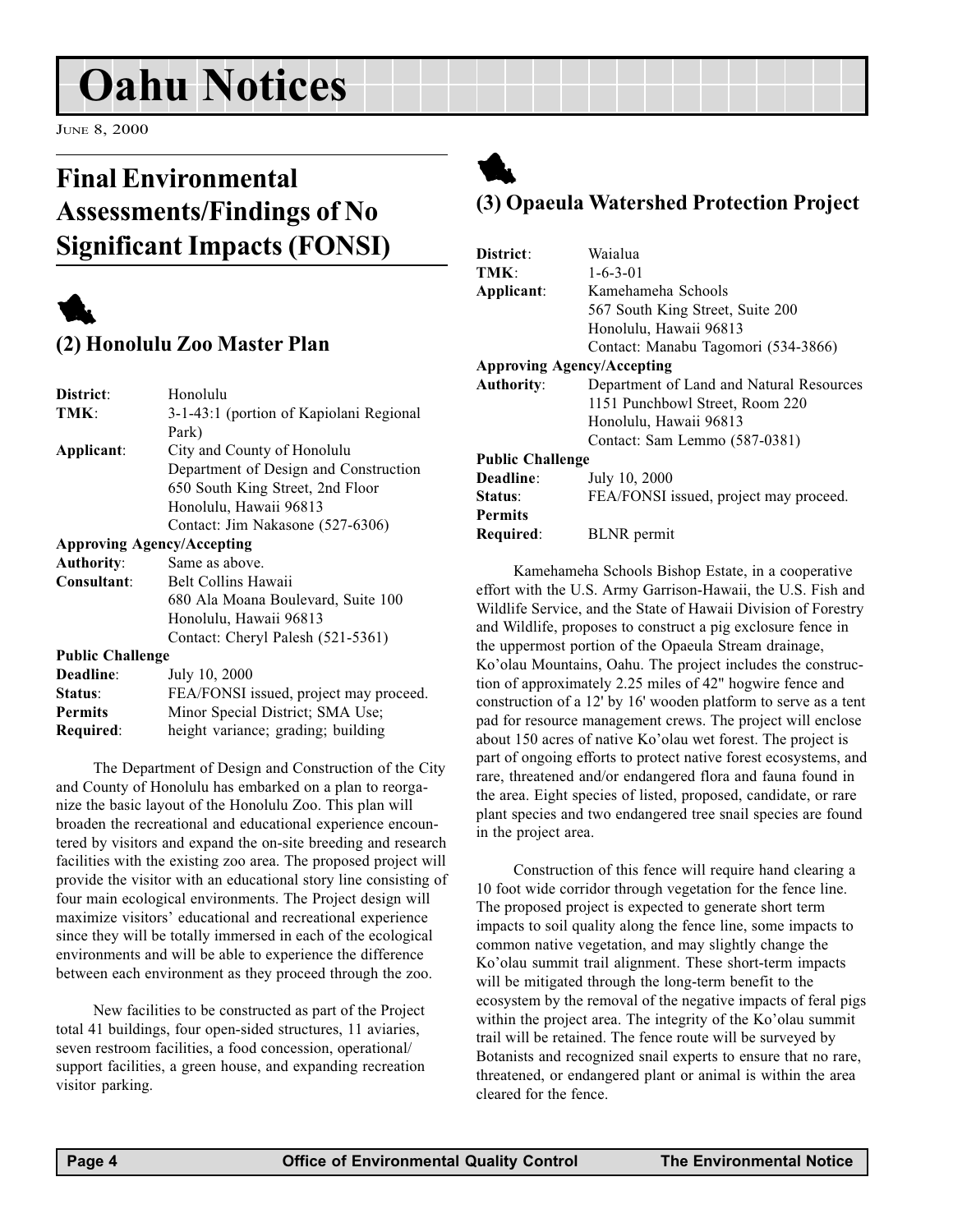<span id="page-4-0"></span>

JUNE 8, 2000

This project is directed at the protection of ecosystems as well as rare and endangered species. This project will help protect surface and ground water quality and protect native ecosystems by eliminating the destructive impact of feral pigs in the project area.



### (4) St. Rita Catholic Church Parking Lot

| District:               | Waianae                                |
|-------------------------|----------------------------------------|
| TMK:                    | 8-9-5:1; 8-9-7: portions of 2 and 4    |
| Applicant:              | St. Rita Catholic Church               |
|                         | 89-318 Farrington Highway              |
|                         | Nanakuli, Hawaii 96792                 |
|                         | <b>Approving Agency/Accepting</b>      |
| <b>Authority:</b>       | City and County of Honolulu            |
|                         | Department of Planning and Permitting  |
|                         | 650 South King Street                  |
|                         | Honolulu, Hawaii 96813                 |
|                         | Contact: Steve Tagawa (523-4817)       |
| Consultant:             | Francisco Architect                    |
|                         | 2379 Liloa Rise                        |
|                         | Honolulu, Hawaii 96822                 |
|                         | Contact: Fidel Francisco (943-1845)    |
| <b>Public Challenge</b> |                                        |
| Deadline:               | July 10, 2000                          |
| Status:                 | FEA/FONSI issued, project may proceed. |
| <b>Permits</b>          |                                        |
| Required:               | SMA, CUP                               |
|                         |                                        |

The applicant, the existing St. Rita Catholic Church located at 89-318 Farrington Highway in Nanakuli, proposes to develop a portion of two adjacent parcels (approximately 36,024 square feet) for a 80-car parking lot to serve existing church facilities.

The applicant eventually proposes to construct a new church building on the existing church parcel (Tax Map Key 8-9-5: 1) at an unspecified future date.

These parcels are currently vacant and will require grubbing, grading, the construction of retaining walls and approximately 7,500+ cubic yards of fill. The parking lot will be constructed of asphaltic concrete.

The existing church and adjacent vacant lots are owned by the Department of Hawaiian Home Lands (DHHL). The church operates under DHHL License Agreement No. 087 and the additional property (Tax Map Key 8-9-7: portions of 2 and 4) will be incorporated into a new license agreement.

The property is located in the State Agricultural and Urban Districts, and is zoned R-5 Residential, AG-2 General Agricultural and Country Districts. DHHL is exempting the applicant from compliance with the City and County's Land Use Ordinance (LUO) with regards to minimum lot size necessary for the subdivision and consolidation of the additional area. DHHL is also exempting the applicant from obtaining a State Special Use Permit (SUP).

However, the applicant will be required to obtain all other County approvals, including a Special Management Area (SMA) Use Permit, Conditional Use Permit Minor (Cm), as well as comply with Flood Zone requirements.

An unresolved issue, which remains to be addressed during the permit process, is the determination that proposed construction activities will not result in a rise in the project areas flood elevation ("No-rise certification").



## (5) Young Brothers Maintenance Facility (After-the-Fact)

| District:               | Honolulu                                 |
|-------------------------|------------------------------------------|
| TMK:                    | $1 - 05 - 032:02$                        |
| Applicant:              | Young Brothers, Ltd.                     |
|                         | Pier 40, P.O. Box 3288                   |
|                         | Honolulu, Hawaii 96801-3201              |
|                         | Contact: Jeffrey Low (543-9406)          |
|                         | <b>Approving Agency/Accepting</b>        |
| <b>Authority:</b>       | Department of Transportation             |
|                         | 79 South Nimitz Highway                  |
|                         | Honolulu, Hawaii 96816                   |
|                         | Contact: Glenn Soma (587-2503)           |
| Consultant:             | Gerald Park Urban Planner (942-7484)     |
|                         | 1400 Rycroft Street, Suite 876           |
|                         | Honolulu, Hawaii 96814                   |
| <b>Public Challenge</b> |                                          |
| Deadline:               | July 10, 2000                            |
| Status:                 | FEA/FONSI issued, project may proceed.   |
| <b>Permits</b>          | NPDES; Variance from Pollution Controls; |
| Required:               | Building; Grubbing, Grading & Stockpil-  |
|                         | ing; Sewer Connection                    |
|                         |                                          |

Young Brothers, Limited has built a maintenance facility at Pier 40, Honolulu Harbor to support its inter-island shipping operations. The maintenance facility was erected on State land and the State Department of Transportation-Harbors Division ("DOT-Harbors") has requested that Young Brothers, Limited prepare an Environmental Assessment to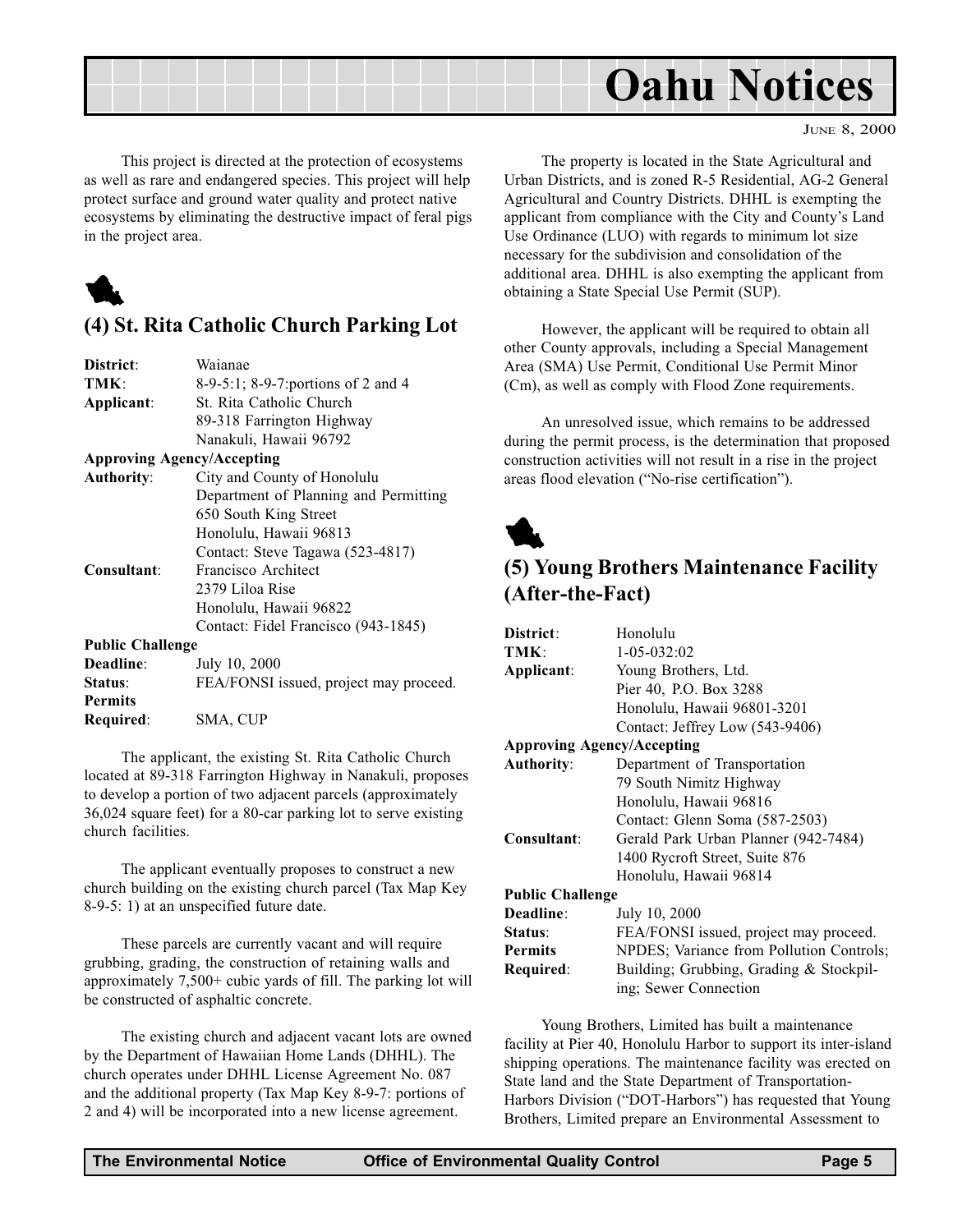## <span id="page-5-0"></span>Oahu Notices

#### JUNE 8, 2000

fulfill the requirements of its agreement for leasing State land at Piers 39 and 40. The maintenance facility occupies an area of approximately 147,600 square feet of tax map key 1-5-32: 02.

The proposed action allows YB to consolidate its maintenance and repair functions at a location adjoining Piers 39 and 40 where all its shipping operations at Honolulu Harbor take place and provides them with a covered work area for servicing and maintaining its complement of landbased equipment year around and space for inventorying tools and parts.

The maintenance facility consists of a single structure erected on a concrete apron and bordered by a wide expanse of asphalt concrete. The 275 feet long by 90 feet wide by 52 feet high structure is the most prominent feature of the project. Its 28,158 square feet under roof provides work space for repairing truck chassis, shipping containers, and forklifts (up to 45 ton capacity). Space is also provided for a diesel and electrical shop, a welding area, equipment storage, washdown area, bulk storage, locker and toilets for men and women, and office use.

The structure is built primarily of pre-formed metal siding and metal roofing set on a reinforced concrete slab. Pre-engineered rigid metal frames posted 25 feet on center with steel columns in the center support the roof. The height of the structure does not exceed the 60-foot height limit for the I-3 zoning district.

The project cost \$3.8 million to build and was funded by Young Brothers, Limited. The project was built in one construction phase of 12 months beginning in October 1997 and finishing in October 1998.

The property is owned by the State of Hawaii and leased to Young Brothers, Limited for a term of 35 years from November 1998 through October 2033.

## Environmental Impact Statement Preparation Notices



### (6) West Mamala Bay Facilities Plan

District: Ewa

| TMK:                              | 9-1-01 through 12, 17, 19, 21-25, 27-30,   |
|-----------------------------------|--------------------------------------------|
|                                   | 32-112; 9-2-03, 06-33; 9-4-01, 02, 05-161; |
|                                   | 9-5-01, 02, 04-69; 9-6-02 through 08; 9-7- |
|                                   | 19 through 27, 29-96; 9-8-01 through 18,   |
|                                   | 20, 73; and 9-9-01 through 77              |
| Applicant:                        | City and County of Honolulu                |
|                                   | Department of Design and Construction      |
|                                   | 650 South King Street, 14th Floor          |
|                                   | Honolulu, Hawaii 96813                     |
|                                   | Contact: Lance Manabe or Gary Yee (523-    |
|                                   | 4551)                                      |
| <b>Approving Agency/Accepting</b> |                                            |
| <b>Authority:</b>                 | City and County of Honolulu                |
|                                   | Department of Planning and Permitting      |
|                                   | 650 South King Street, 7th Floor           |
|                                   | Honolulu, Hawaii 96813                     |
|                                   | Contact: Randall Fujiki (523-4432)         |
| Consultant:                       | Wilson Okamoto & Associates, Inc.          |
|                                   | 1907 South Beretania Street, Suite 400     |
|                                   | Honolulu, Hawaii 96813                     |
|                                   | Contact: Earl Matsukawa (946-2277)         |
| <b>Public Comment</b>             |                                            |
| Deadline:                         | July 10, 2000                              |
| Status:                           | EISPN First Notice pending public com-     |
|                                   | ment. Address comments to the applicant    |
|                                   | with copies to the approving agency or     |
|                                   | accepting authority, the consultant and    |

OEQC.

#### Permits Required:

The City and County of Honolulu Department of Design and Construction proposes to undertake various longterm improvements to the wastewater collection, treatment and disposal system for the West Mamala Bay Sewerage Subdistrict, which is served by the Honouliuli Wastewater Treatment Plant. The service area extends from Halawa to Ko Olina and from Ewa to Mililani. The purpose of the proposed and alternative improvements is to accommodate average dry weather and peak wet weather wastewater flows projected through 2020. The following summarizes the preliminary recommendations and alternatives presented in the Pre-Final Facilities Plan and will be assessed in the forthcoming Draft EIS:

Collection System: Various capacity improvements to major sewerlines, pump stations and force mains are proposed, including several private developer-financed improvements. In lieu of, or in combination with capacity upgrades, an alternative to addressing peak wet weather flows involves constructing up to four equalization facilities to capture and temporarily store storm flows so they can be fed back into the system at an acceptable rate.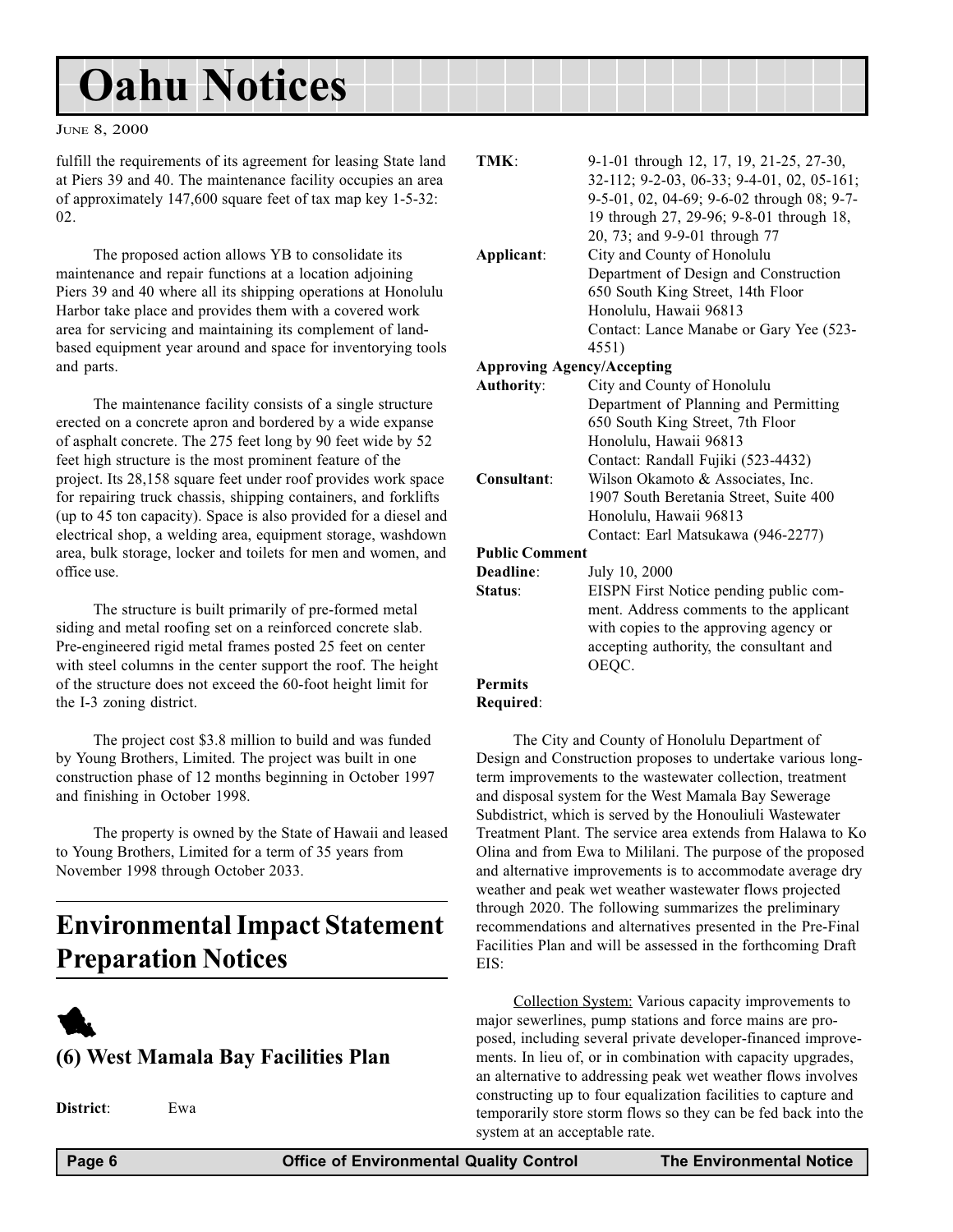<span id="page-6-0"></span>

JUNE 8, 2000

Treatment and Disposal: Various improvements to the Honouliuli WWTP facility are proposed to accommodate projected flows, meet anticipated ocean disposal permit limits, implement consent decree requirements for beneficial water and biosolids reclamation and to provide flexibility for future reclamation efforts.

Unsewered Areas: Recommendations for serving two remaining unsewered areas in the West Mamala Bay Sewerage Subdistrict for which plans for connection to the municipal system had not been developed.

## National Environmental Policy Act (NEPA)



## (7) Schofield Barracks Wastewater Treatment Plant Effluent Treatment and Disposal (FEIS)

| District:             | Wahiawa                               |
|-----------------------|---------------------------------------|
| TMK:                  | $7 - 7 - 01 - 1$                      |
| Applicant:            | Lt. Col. Wally Walters                |
|                       | District Commander                    |
|                       | U.S. Army Corps of Engineers          |
|                       | Honolulu Engineer District            |
|                       | Building 230                          |
|                       | Fort Shafter, Hawaii 96858-5440       |
|                       | Contact: Edward Yamada (438-5421)     |
|                       | <b>Approving Agency/Accepting</b>     |
| <b>Authority:</b>     | U.S. Army Garrison, Hawaii            |
|                       | Schofield Barracks, Hawaii            |
|                       | Contact: Alvin Char (656-2878 x 1062) |
| <b>Public Comment</b> |                                       |
| <b>Deadline:</b>      | July 10, 2000                         |
|                       |                                       |

This is a notification that a Final Environmental Impact Statement (EIS) has been formulated based on comments received on the Draft EIS. Copies of the document are available for viewing at the proposing agency.

The U.S. Army Garrison, Hawaii, Schofield Barracks, Hawaii, proposes to up-grade the Schofield Barracks Wastewater Treatment Plant (WWTP). Effluent treatment and disposal is addressed. Disposal alternatives are pipelines to the Honouliuli WWTP, Dole Foods land, Lake Wilson, and the two Army golf courses under the various disposal alternatives.

Comments on the Final EIS may be sent to the proposing agency.



## (8) Waipio Peninsula Soccer Park Amendment of Lease (FONSI)

| District:         | Ewa                                          |
|-------------------|----------------------------------------------|
| TMK:              | 9-3-02 portions of 1, 2, 28                  |
| Applicant:        | Department of the Navy                       |
|                   | Navy Region Hawaii Commander                 |
|                   | Pacific Division, Naval Facilities Engineer- |
|                   | ing Command                                  |
|                   | Pearl Harbor, Hawaii 96860-3134              |
|                   | Contact: Connie Chang, Code PLN231CC         |
|                   | $(471-9338)$                                 |
|                   | <b>Approving Agency/Accepting</b>            |
| <b>Authority:</b> | Same as above.                               |
| Consultant:       | <b>Belt Collins Hawaii</b>                   |
|                   | 680 Ala Moana Boulevard, First Floor         |
|                   | Honolulu, Hawaii 96813                       |
|                   | Contact: Sue Sakai (521-5361)                |
|                   |                                              |

Pursuant to the Council on Environmental Quality Regulations (40 CFR Parts 1500-1508) implementing procedural provisions of the National Environmental Policy Act, the Department of the Navy gives notice that an Supplemental Environmental Assessment (SEA) has been prepared and an Environmental Impact Statement is not required for the proposed amendment to lease U.S. Navy property at Waipio Peninsula to the City and County of Honolulu (City) for use as a Soccer Park.

The proposed action is to amend the existing lease with the City under which certain lands on Waipio Peninsula were leased for use as a soccer park in accordance with the authority granted by P.L. 105-45, Section 127. The proposed lease amendment will accommodate the City's request to modify the original design of the water delivery system by locating the non-potable water irrigation system's reservoir and related infrastructure on the leased lands.

The redesign of the water delivery system and the construction of the new reservoir will improve the efficiency of the City's non-potable water irrigation delivery system, simplify its operational and maintenance requirements, reduce the City's development costs, and ultimately result in lower rates for the Navy's agricultural lessee.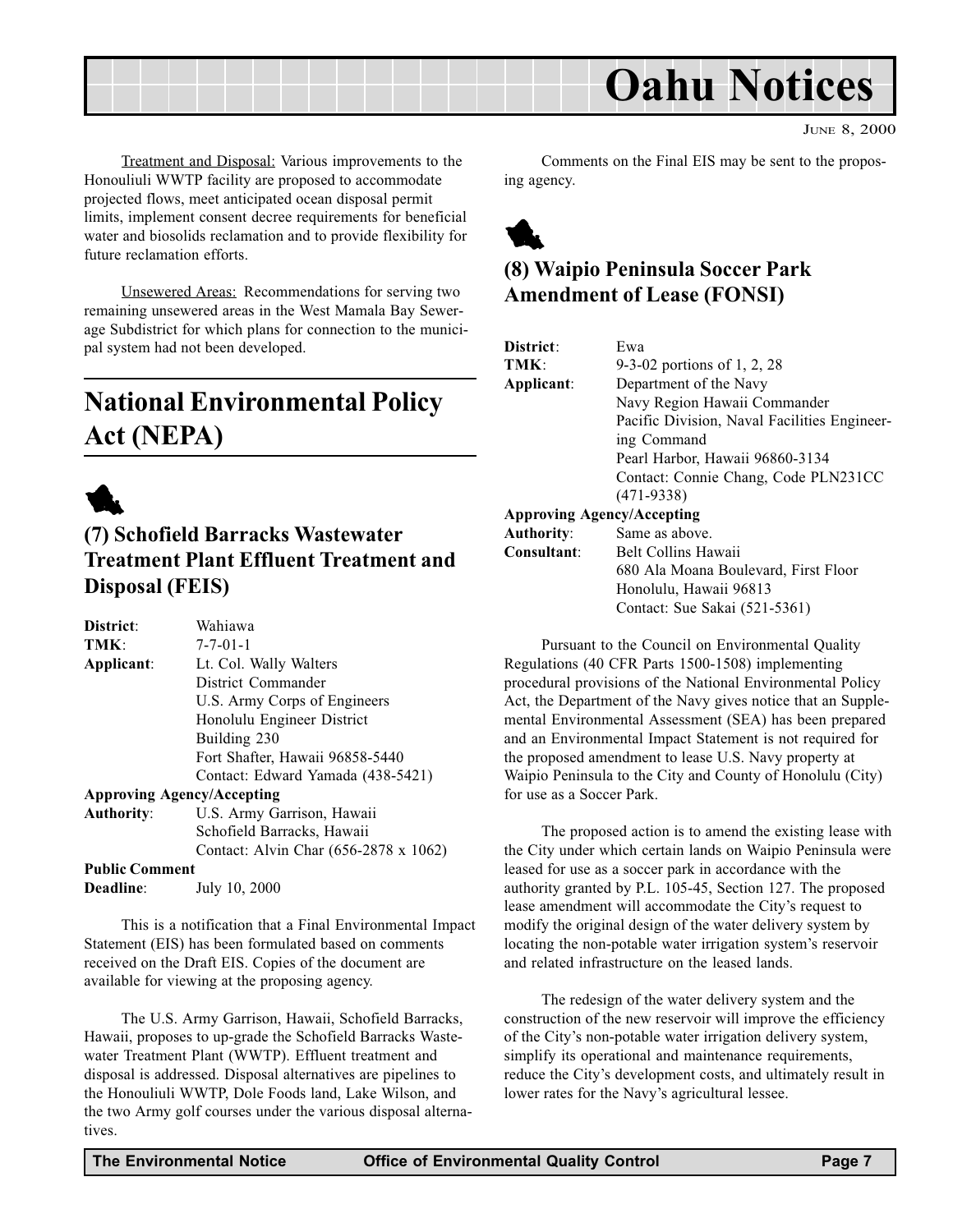## <span id="page-7-0"></span>Oahu Notices

JUNE 8, 2000

## Previously Published Projects Pending Public Comments

### Draft Environmental Assessments

|                                   | <b>K</b> Honolulu 42-inch and 24-inch Transmission |
|-----------------------------------|----------------------------------------------------|
| <b>Mains</b>                      |                                                    |
| Applicant:                        | City and County of Honolulu                        |
|                                   | Board of Water Supply                              |
|                                   | 630 South Beretania Street                         |
|                                   | Honolulu, Hawaii 96843                             |
|                                   | Contact: Barry Usagawa (527-5235)                  |
| <b>Approving Agency/Accepting</b> |                                                    |
| <b>Authority:</b>                 | City and County of Honolulu                        |
|                                   | Board of Water Supply                              |
|                                   | 630 South Beretania Street                         |
|                                   | Honolulu, Hawaii 96843                             |
|                                   | Contact: Clifford Jamile (527-6180)                |
| <b>Public Comment</b>             |                                                    |
| Deadline:                         | June 22, 2000                                      |

#### **1. Kailua Town Center Redevelopment (Special**

Management Area) Applicant: Castle Family Limited Partnership 1199 Auloa Road Kailua, Hawaii 96734 Contact: Randolf Moore (266-1400) Approving Agency/Accepting Authority: City and County of Honolulu Department of Planning and Permitting 650 South King Street Honolulu, Hawaii 96813 Contact: Ardis Shaw-Kim (527-5349) Public Comment Deadline: June 22, 2000

### Draft Environmental Impact Statements

#### **4** Waimanalo Gulch Sanitary Landfill

#### Expansion (Supplemental)

Applicant: City and County of Honolulu Department of Environmental Services 650 South King Street, 3rd Floor Honolulu, Hawaii 96813 Contact: Frank Doyle (527-5358) Approving Agency/Accepting

Authority: Same as above.

Public Comment Deadline: July 7, 2000

### Final Environmental Impact Statements

#### 1 Kailua-Kaneohe-Kahaluu Facilities Plan

| City and County of Honolulu               |
|-------------------------------------------|
| Department of Design & Construction       |
| 650 South King Street                     |
| Honolulu, Hawaii 96813                    |
| Contact: Carl Arakaki (523-4671)          |
| and                                       |
| Department of Environmental Services      |
| 650 South King Street                     |
| Honolulu, Hawaii 96813                    |
| Contact: Kenneth Sprague (527-6663)       |
| <b>Approving Agency/Accepting</b>         |
| City and County of Honolulu               |
| Department of Planning and Permitting     |
| 650 South King Street                     |
| Honolulu, Hawaii 96813                    |
| Contact: Randall Fujiki (523-4432)        |
| FEIS currently being reviewed by the      |
| Department of Planning & Permitting, City |
| & County of Honolulu.                     |
|                                           |

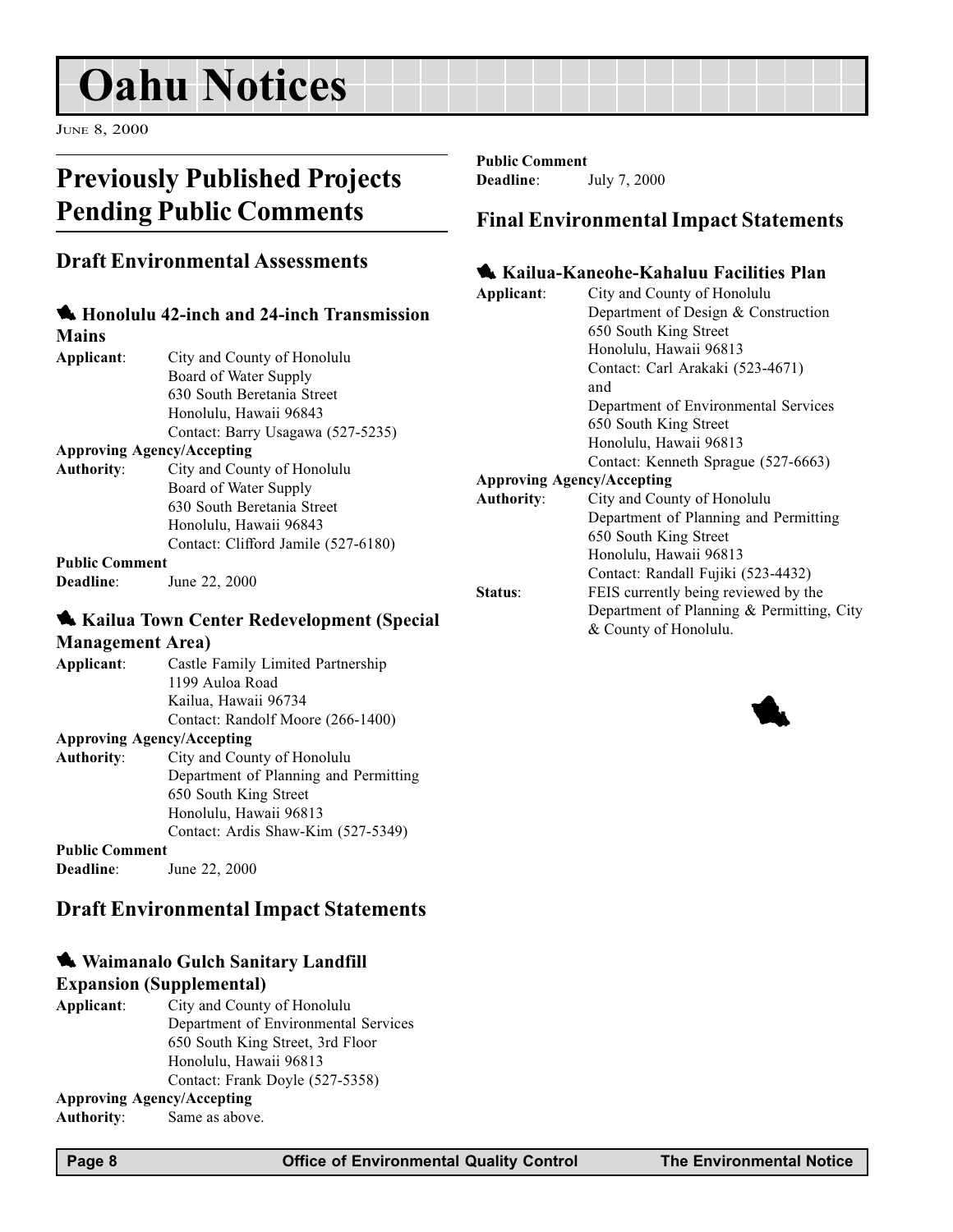## Maui Notices

3

JUNE 8, 2000

## <span id="page-8-0"></span>Draft Environmental **Assessments**

## $\blacklozenge$ (1) Honoapiilani Highway Improvements, from Alaelae Point to Honolua Bay

| District:                         | Lahaina                                       |
|-----------------------------------|-----------------------------------------------|
| TMK:                              | State right-of-way, $4-2-5$ :por. 41, por. 42 |
| Applicant:                        | Kapalua Land Company, Ltd.                    |
|                                   | 1000 Kapalua Drive                            |
|                                   | Kapalua, Hawaii 96761                         |
|                                   | Contact: Robert McNatt (669-5622)             |
| <b>Approving Agency/Accepting</b> |                                               |
| <b>Authority:</b>                 | Department of Transportation                  |
|                                   | 650 Palapala Drive                            |
|                                   | Kahului, Hawaii 96732                         |
|                                   | Contact: Robert Siarot (873-3535)             |
| Consultant:                       | Munekiyo, Arakawa & Hiraga, Inc.              |
|                                   | 305 High Street, Suite 104                    |
|                                   | Wailuku, Hawaii 96793                         |
|                                   | Contact: Milton Arakawa (244-2015)            |
| <b>Public Comment</b>             |                                               |
| Deadline:                         | July 10, 2000                                 |
| Status:                           | DEA First Notice pending public comment.      |
|                                   | Address comments to the applicant with        |

#### Permits Required: SMA

The applicant, Kapalua Land Company, Ltd., is proposing to construct improvements to Honoapiilani Highway, from Alaelae Point to Honolua Bay. The purpose of the project is to adjust curve radii and pavement widths to improve operating and safety conditions of the roadway as well as upgrade drainage conditions. The applicant is proposing the project in order to fulfill one of the conditions relating to the subdivision of lands comprising Plantation Estates which abuts the mauka side of the highway.

copies to the approving agency or accepting authority, the consultant and OEQC.

1

Most of the improvements are proposed within the State-owned right-of-way. The project also extends over portions of parcels owned by Kapalua Land Company, Ltd. (TMK 4-2-5:41, 42).

Improvements are proposed along four (4) noncontiguous segments of Honoapiilani Highway. Approximately 590 lineal feet of roadway is proposed to be improved around Alaelae Point. Approximately 620 lineal feet of roadway would be improved around Makuleia Bay. A new 81 inch by 59-inch corrugated aluminum pipe culvert across the highway is also proposed. This would replace two  $(2)$  24-inch drainage culverts. Approximately 520 lineal feet of roadway is proposed around Honolua Bay. A new 24-inch drainline is also being installed approximately 370 lineal feet to the east of the Honolua Bay roadway improvements. The drainline extends easterly approximately 340 feet within the right-ofway and then outlets to an existing drainageway.

Roadway improvements would result in lane widths of 10 feet with a 4 feet wide shoulder.

Estimated construction timeframe is six (6) to nine (9) months. Construction cost is estimated at \$950,000.00.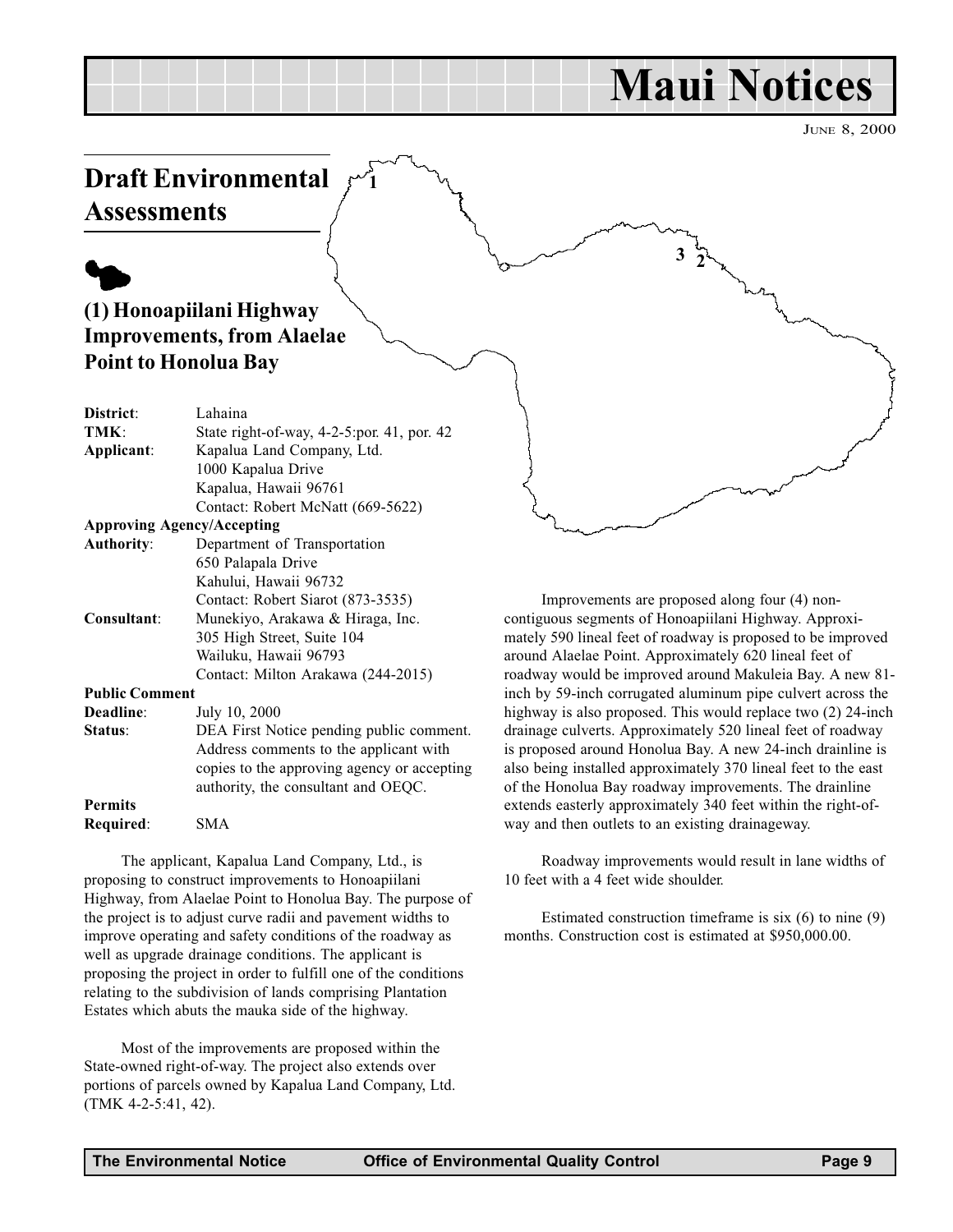## <span id="page-9-0"></span>Maui Notices

JUNE 8, 2000

## Final Environmental Assessments/Findings of No Significant Impacts (FONSI)



## (2) Douglas' Alteration of Existing Access & Utility Easement

| District:               | Makawao                                  |
|-------------------------|------------------------------------------|
| TMK:                    | $2-9-11$ : por. 08                       |
| Applicant:              | Mr. & Mrs. Keith Douglas                 |
|                         | P.O. Box 11371                           |
|                         | Lahaina, Hawaii 96761                    |
|                         | Contact: Keith Douglas (669-4028)        |
|                         | <b>Approving Agency/Accepting</b>        |
| <b>Authority:</b>       | Department of Land and Natural Resources |
|                         | Land Division, Maui District Branch      |
|                         | 54 South High Street, Room 101           |
|                         | Wailuku, Hawaii 96793                    |
|                         | Contact: Philip Ohta (984-8100)          |
| Consultant:             | Stephen Pitt (871-8689)                  |
|                         | $P_{\cdot}$ $O_{\cdot}$ Rox 109          |
|                         | Paia, Hawaii 96779                       |
| <b>Public Challenge</b> |                                          |
| Deadline:               | July 10, 2000                            |
| Status:                 | FEA/FONSI issued, project may proceed.   |
| Permits                 |                                          |

Required: Easement on State lands

The proposed project is for a minor alteration of an existing access and utility easement (L.O.D. No. S-28,000) over state lands located at Hanawana, Makawao, Maui.

The approval of the slight road alteration is for reasonable improved access to safely allow for construction equipment as well as vehicles to (2) 2-9-11-18 which is an ongoing development for a single family residence and farm. The state land affected is located in an agricultural district and is not located within the conservation district. The Douglases are co-leasers of a portion of state land TMK: (2) 2-9-11 por. 08, on a month to month basis, in which the area of the subject is located.

The minor road alteration affecting state land is part of a larger project to allow access to the Douglas property involving crossing Hanawana Stream. The Douglas' original

revised environmental assessment dated July 1995 for development of a residence and farm on TMK: (2) 9-11-18 was issued a Conservation District Use Permit (CDUP) on August 28, 1997.



## (3) Ulumalu-Peahi Water System Improvements

| District:               | Makawao                                |
|-------------------------|----------------------------------------|
| TMK:                    | $2-08-01:61, 64$                       |
| Applicant:              | County of Maui                         |
|                         | Department of Water Supply             |
|                         | 200 S. High Street                     |
|                         | Wailuku, HI 96793                      |
|                         | Contact: David Craddick (270-7816)     |
|                         | <b>Approving Agency/Accepting</b>      |
| <b>Authority:</b>       | Same as above.                         |
| Consultant:             | Warren S. Unemori Engineering, Inc.    |
|                         | 2145 Wells Street, Suite 403           |
|                         | Wailuku, HI 96793                      |
|                         | Contact: Alan L. Unemori (242-4403)    |
| <b>Public Challenge</b> |                                        |
| Deadline:               | July 10, 2000                          |
| Status:                 | FEA/FONSI issued, project may proceed. |
| <b>Permits</b>          | NPDES, grading, building, county       |
| Required:               | right-of-way                           |

This project will replace the existing, substandard private water distribution system in Maui Ranch Estates subdivision and adjoining properties with a new 8-inch distribution system and regular fire hydrants. The project will serve approximately 81 lots.

Anticipated improvements include:

(1) Construction of a 300,000 reinforced concrete reservoir in pastureland above the end of a currently unpaved section of Upper Ulumalu Road at an elevation of approximately 1300+ feet, approximately 1-1/4 miles south and uphill from the southwest corner of the Maui Ranch Estates subdivision.

(2) Construction of a Booster Pump Station with 10,000 gallon control tank immediately off a currently unpaved section of Upper Ulumalu Road across from the southwest corner of Maui Ranch Estates subdivision.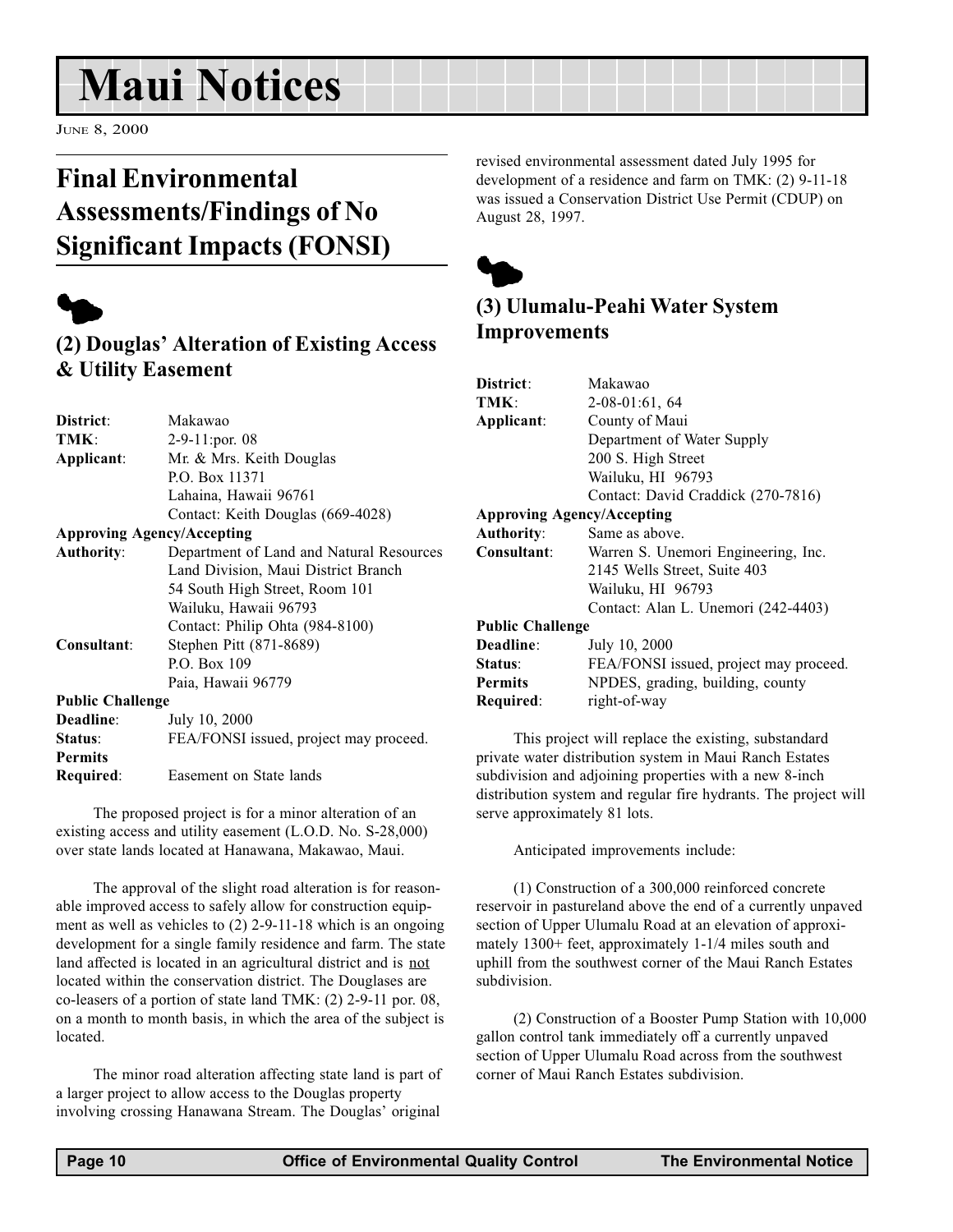## Maui Notices

JUNE 8, 2000

(3) Construction of approximately 3900 feet of 12-inch and 2700 feet of 8-inch outflow lines along Upper Ulumalu Road, including standard DWS water laterals, electronic meters and regular fire hydrants.

(4) Construction of an 8-inch water distribution system within Maui Ranch Estates subdivision right-of-ways.

(5) Connection of the new 8-inch line on Maluna Place with an existing 8-inch line on the east end of Pakanu Street, including a pressure reducing valve on this line.

(6) Installation of pressure regulating valve assemblies at appropriate locations on Upper Ulumalu Road, Waipalani Road, Kapuai Road and Lanikai Place.

(7) Interconnecting lines at cul-de-sacs between Waipalani Road and Lanikai Place, and between Kalipo Place and Upper Ulumalu Road to enhance circulation and minimize dynamic pressure losses in the system.

(8) Construction of an 12-inch inflow line on Kaupakalua Road between the 200,000 gallon "Kaupakalua tank" and the western end of the "Maldonado line".

(9) Construction of an 8-inch inflow line on Upper Ulumalu Road between the eastern end of the "Maldonado" line" and the Booster Pump Station, and on Upper Ulumalu Road between the Booster Pump Station and the 300,000 gallon reinforced concrete tank.

## Previously Published Projects Pending Public Comments

#### Draft Environmental Assessments

#### <sup>1</sup> Lahaina Retail Building

| Applicant: | Harry & Jeanette Weinberg Foundation, Inc. |
|------------|--------------------------------------------|
|            | 3660 Waialae Avenue #400                   |
|            | Honolulu, Hawaii 96816                     |
|            | Contact: Alvin Awaya (924-1000)            |
|            | Annroving Agency/Accenting                 |

#### Approving Agency/Accepting

| Authority: | County of Maui Planning Department |
|------------|------------------------------------|
|            | 250 S. High Street                 |
|            | Wailuku, Hawaii 96793              |
|            | Contact: Colleen Suyama (270-7735) |

#### Public Comment



## Environmental Council Notices

#### Environmental Council Meetings

The Environmental Council is scheduled to meet on Wednesday, June 14, 2000 at 3:30 p.m. at the State Capitol Conference Room 312.

The Council various committees are tentatively scheduled to meet the same day prior to the full Council meeting. Please call on or after June 8, 2000 for the final agenda.

Any person desiring to attend the meetings and requiring an accommodation (taped materials or sign language interpreter) may request assistance provided such a request is made five (5) working days prior to the scheduled meetings. This request may be made by writing to Ms. Barbara Robeson, Chairperson, Environmental Council c/o OEQC, 235 S. Beretania Street, Suite 702, Honolulu, Hawaii 96813 or by fax at (808) 586-4186.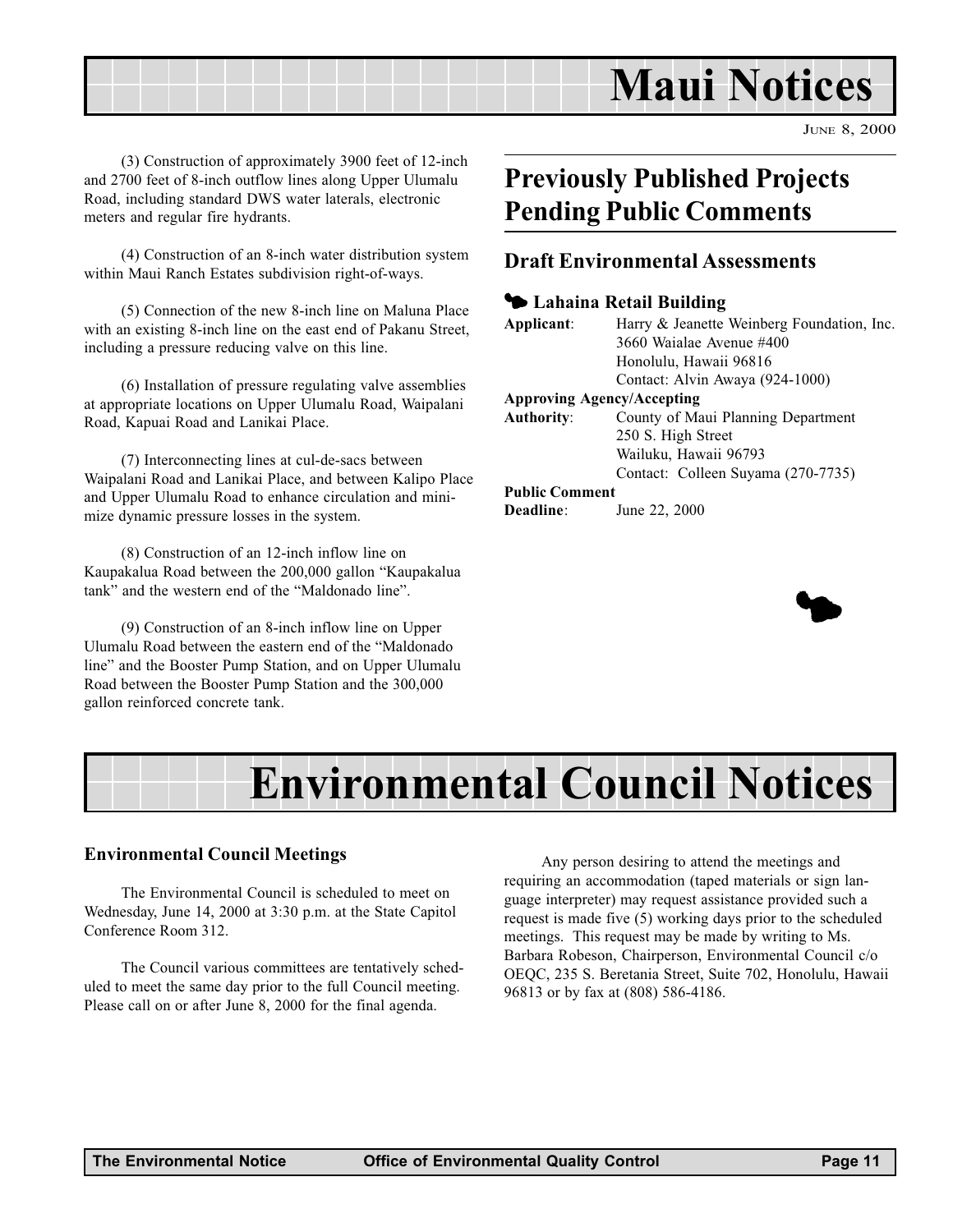## <span id="page-11-0"></span>Hawaii Notices

JUNE 8, 2000

## Environmental Impact Statement Preparation Notices

## $\blacktriangleright$ (1) Kaloko-Honokohau Business Park

| District:             | North Kona                              |
|-----------------------|-----------------------------------------|
| TMK:                  | 7-4-8:13 (por.) and 30                  |
| Applicant:            | Lanihau Partners, L.P.                  |
|                       | c/o Tsukazaki, Yeh and Moore            |
|                       | 100 Pauahi Street, Suite 204            |
|                       | Hilo, Hawaii 96720                      |
|                       | Contact: Michael Moore (961-0055)       |
|                       | <b>Approving Agency/Accepting</b>       |
| <b>Authority:</b>     | <b>State Land Use Commission</b>        |
|                       | P.O. Box 2359                           |
|                       | Honolulu, Hawaii 96804-2359             |
|                       | Contact: Esther Ueda (587-3822)         |
| Consultant:           | GeoMetrician Associates                 |
|                       | HC 2 Box 9575                           |
|                       | Keaau, Hawaii 96749                     |
|                       | Contact: Ron Terry (982-5831)           |
| <b>Public Comment</b> |                                         |
| Deadline:             | July 10, 2000                           |
| Status:               | EISPN First Notice pending public com-  |
|                       | ment. Address comments to the applicant |
|                       | with copies to the approving agency or  |

accepting authority, the consultant and OEQC. Permits LUD boundary amendment, UIC, Chapter Required: 6E, grading, building

Lanihau Partners seeks to reclassify to the Urban District 336.984 acres that are currently within the State Land Use Conservation District in North Kona. A Conservation District Use Permit issued in 1967 allows quarrying uses over most of the area. Another portion is used for cattle grazing on an intermittent basis, while some of the land supports no current land uses. The Kaloko-Honokohau National Historic Park is makai of the area. The purpose of the reclassification and subsequent rezoning is to allow the development of the Petition Area for mixed light industrial and commercial uses and the continuation of the existing quarry and related uses. The Petition Area is located halfway between the Kona International Airport at Keahole and Kailua-Kona along Queen Kaahumanu Highway. It is an infill property between the Kaloko and Honokohau Mauka

Industrial Parks. The proposed land uses will be consistent with the uses on those adjacent properties. The EIS will include an evaluation of potential impacts to groundwater, native biota, viewplanes and archaeological features in order to formulate measures that will reliably avoid or minimize impacts to these resources.

## Draft Environmental Impact Statements

 $\blacktriangleright$ (2) University of Hawaii Center at West Hawaii

| District:  | North Kona                               |
|------------|------------------------------------------|
| TMK:       | $7-3-10:33$ (portion)                    |
| Applicant: | University of Hawaii                     |
|            | Facilities Planning Office for Community |
|            | Colleges                                 |
|            | 4303 Diamond Head Road                   |
|            | Manele Bldg., Room 103                   |
|            | Honolulu, Hawaii 96816                   |
|            | Contact: Maynard Young (734-9771)        |

1 2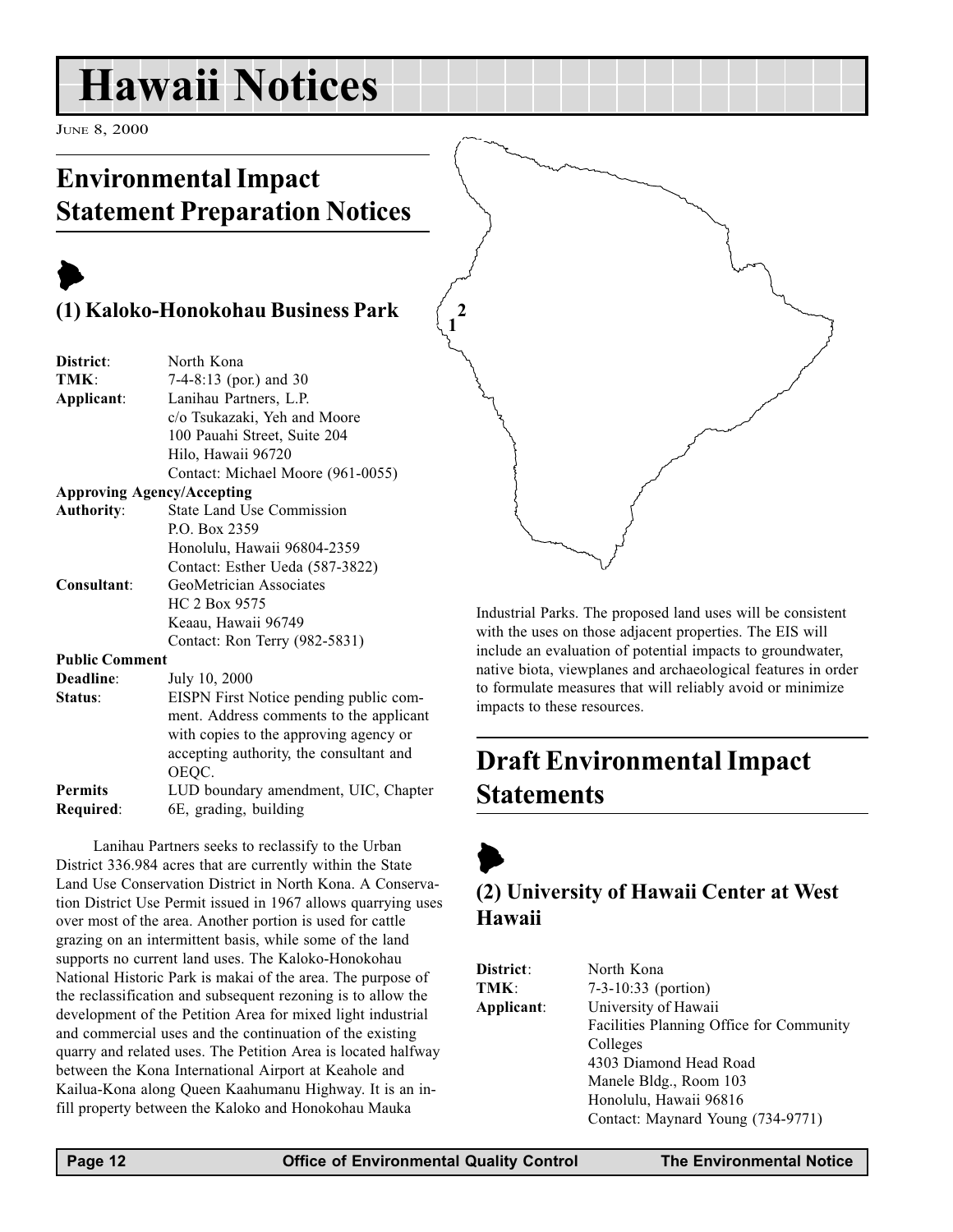<span id="page-12-0"></span>

#### Approving Agency/Accepting

| <b>Authority:</b>     | Governor, State of Hawaii               |
|-----------------------|-----------------------------------------|
|                       | c/o Office of Environmental Quality     |
|                       | Control                                 |
|                       | 235 South Beretania Street, Suite 702   |
|                       | Honolulu, Hawaii 96813                  |
| Consultant:           | Wil Chee Planning, Inc.                 |
|                       | 1400 Rycroft Street, Suite 928          |
|                       | Honolulu, Hawaii 96814                  |
|                       | Contact: Richard McGerrow (955-6088)    |
| <b>Public Comment</b> |                                         |
| Deadline:             | July 24, 2000                           |
| Status:               | DEIS First Notice pending public com-   |
|                       | ment. Address comments to the applicant |
|                       | with copies to the approving agency or  |
|                       | accepting authority and the consultant. |
| <b>Permits</b>        |                                         |
| Required:             | Use, grading, construction, UIC         |

The action or subject of this EIS is the creation of a permanent physical facility for higher education in the western part of the island of Hawai'i. The facility is known as the University of Hawai'i Center at West Hawai'i (UHCWH). The proposed action discussed in this document is based on the Long Range Development Plan (LRDP) for UHCWH.

The University of Hawai'i's presence in West Hawai'i began in 1971 when courses were offered through the University of Hawai'i at Hilo. The rapid growth of the region and continuing demand for higher education resulted in the establishment of UHCWH in 1996. Since July 1, 1998, UHCWH has become the responsibility of Hawai'i Community College in Hilo (HawCC) and is temporarily housed in a shopping center in Kealakekua. Since the present location allows no room for growth, the University's Board of Regents (BOR), after a detailed site selection study, chose the 500-acre State owned parcel at Kalaoa as the site of a permanent facility for higher education. UHCWH will be situated in the southwestern corner of this 500-acre parcel and will cover approximately 30 acres of land. The site is located approximately 3 miles east of Kona International Airport and is accessible via Queen Kaahumanu Highway and Kaimi Nani Drive. This location consists of lava lands never before developed for modern use.

West Hawai'i is the only remaining major geographic area and population center in the Hawaiian Islands that does not have a permanent facility for higher education. Thus, the University of Hawai'i Community Colleges has

made the planning, design and construction of the new University Center at Kalaoa a priority. UHCWH differs from other campuses in the UH system, in that it serves as a vehicle for delivering programs and services from all parts of the University system. Degrees are conferred by other campuses (UH Hilo, HawCC, UH Manoa, etc.) which provide educational programs and courses to the center. This multiprogram approach from distant sources is made possible by the use of distance education technology such as the internet and the Hawai'i Interactive Television System (HITS). UHCWH is intended to be a commuter school and will not contain dormitories, faculty housing, or athletic facilities. UHCWH is planned for an ultimate student population of 1500.

JUNE 8, 2000

## Acceptance Notices

## $\blacktriangleright$

#### Puainako Street Extension and Widening

| Applicant:                        | County of Hawaii                            |  |  |
|-----------------------------------|---------------------------------------------|--|--|
|                                   | Department of Public Works                  |  |  |
|                                   | 25 Aupuni Street                            |  |  |
|                                   | Hilo, Hawaii 96720                          |  |  |
|                                   | Contact: Casey Yanagihara (961-8327)        |  |  |
| <b>Approving Agency/Accepting</b> |                                             |  |  |
| <b>Authority:</b>                 | Governor, State of Hawaii                   |  |  |
|                                   | c/o Office of Environmental Quality Control |  |  |
|                                   | 235 South Beretania Street, Suite 702       |  |  |
|                                   | Honolulu, Hawaii 96813                      |  |  |
| <b>Public Comment</b>             |                                             |  |  |
| Status:                           | FEIS accepted by the Governor of Hawaii     |  |  |
|                                   | on May 18, 2000.                            |  |  |

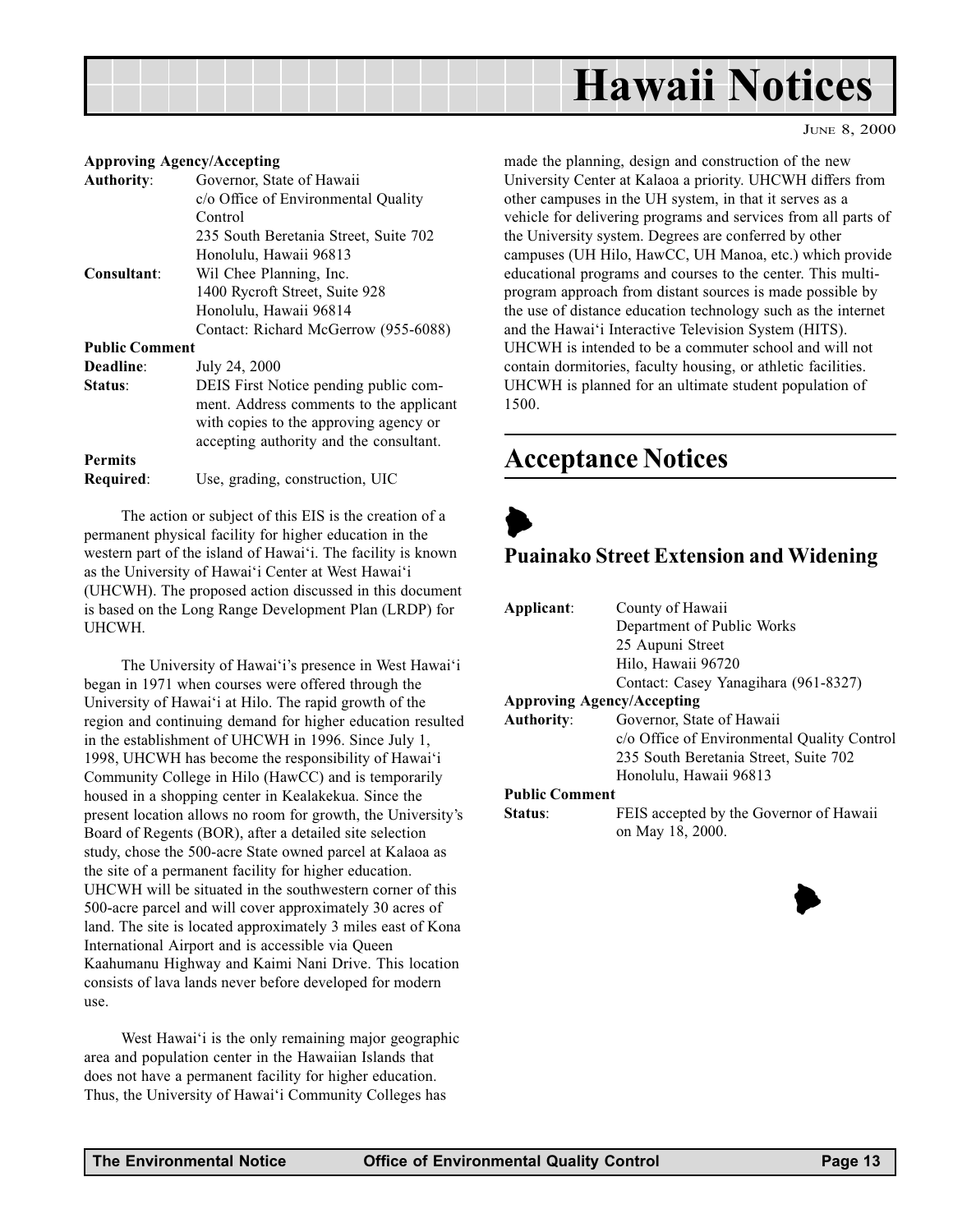## <span id="page-13-0"></span>Kauai Notices

JUNE 8, 2000

## Final Environmental Assessments (FONSI)

## $\bullet$ (1) Kauai Main Police Facility/Emergency Operating Center/Prosecuting Attorney **Offices**

| District:                         | Lihue                                  |
|-----------------------------------|----------------------------------------|
| TMK:                              | $3 - 06 - 02 - 18$                     |
| Applicant:                        | County of Kauai, Dept. of Public Works |
|                                   | 4444 Rice Street, Suite 275            |
|                                   | Lihue, Hawaii 96766                    |
|                                   | Contact: Douglas Haigh (241-6650)      |
| <b>Approving Agency/Accepting</b> |                                        |
| Authority:                        | Same as above.                         |
| <b>Public Challenge</b>           |                                        |
| Deadline:                         | July 10, 2000                          |
| Status:                           | FEA/FONSI issued, project may proceed. |
| <b>Permits</b>                    |                                        |
| Required:                         | Building, zoning $&$ use permits       |

The project is the development of an 8 acre site for the Kauai Main Police Station/Emergency Operating Center/ Offices of the Prosecuting Attorney. Improvements include site grading, landscaping, employee access road and parking, one two story 58,000 SF building and one two story 10,000 SF building. The site is located near Lihue Airport and adjacent to the planned State Judiciary Complex.

It is anticipated that a finding of no significant impact (FONSI) will be made for this project. The project was clearly identified in the Lihue-Hanamaulu Master Site Plan Environmental Impact Statement and the County rezoning of the site specifically identifies the Kauai Main Police Facility and Emergency Operating Center uses.

## Draft Environmental Impact Statements

## $\bullet$ (2) North Pacific Acoustic Laboratory

District: Offshore TMK: N/A

Applicant: University of California San Diego Scripps Institution of Oceanography IGPP-0225, 9500 Gilman Drive La Jolla, California 92093 Contact: Dr. Peter Worcester (858-534- 8031) Approving Agency/Accepting Authority: Department of Land and Natural Resources P.O. Box 621 Honolulu, Hawaii 96809 Contact: Tom Eisen (587-0439) Consultant: Marine Acoustics, Inc. 809 Aquidneck Avenue Middletown, RI 02842 1 2

#### Public Comment

| Deadline:      | July 24, 2000                               |
|----------------|---------------------------------------------|
| Status:        | DEIS First Notice pending public comment.   |
|                | Address comments to the applicant with      |
|                | copies to the approving agency or accepting |
|                | authority, the consultant and OEQC.         |
| <b>Permits</b> |                                             |
| Required:      | CDUA                                        |
|                |                                             |

Contact: Kathleen Raposa (401-847-7508)

Scripps Institution of Oceanography, University of California, San Diego proposes to retain in place and reuse the power cable and sound source previously installed and used by the Acoustic Thermometry of Ocean Climate (ATOC) Project for an additional five years to carry out the North Pacific Acoustic Laboratory (NPAL) project. The source is located on the seafloor at a depth of 807 meters (2648 ft.), approximately 8 nautical miles (14.8 km) north of Kauai at 22°20.94N, 159° 34.18W.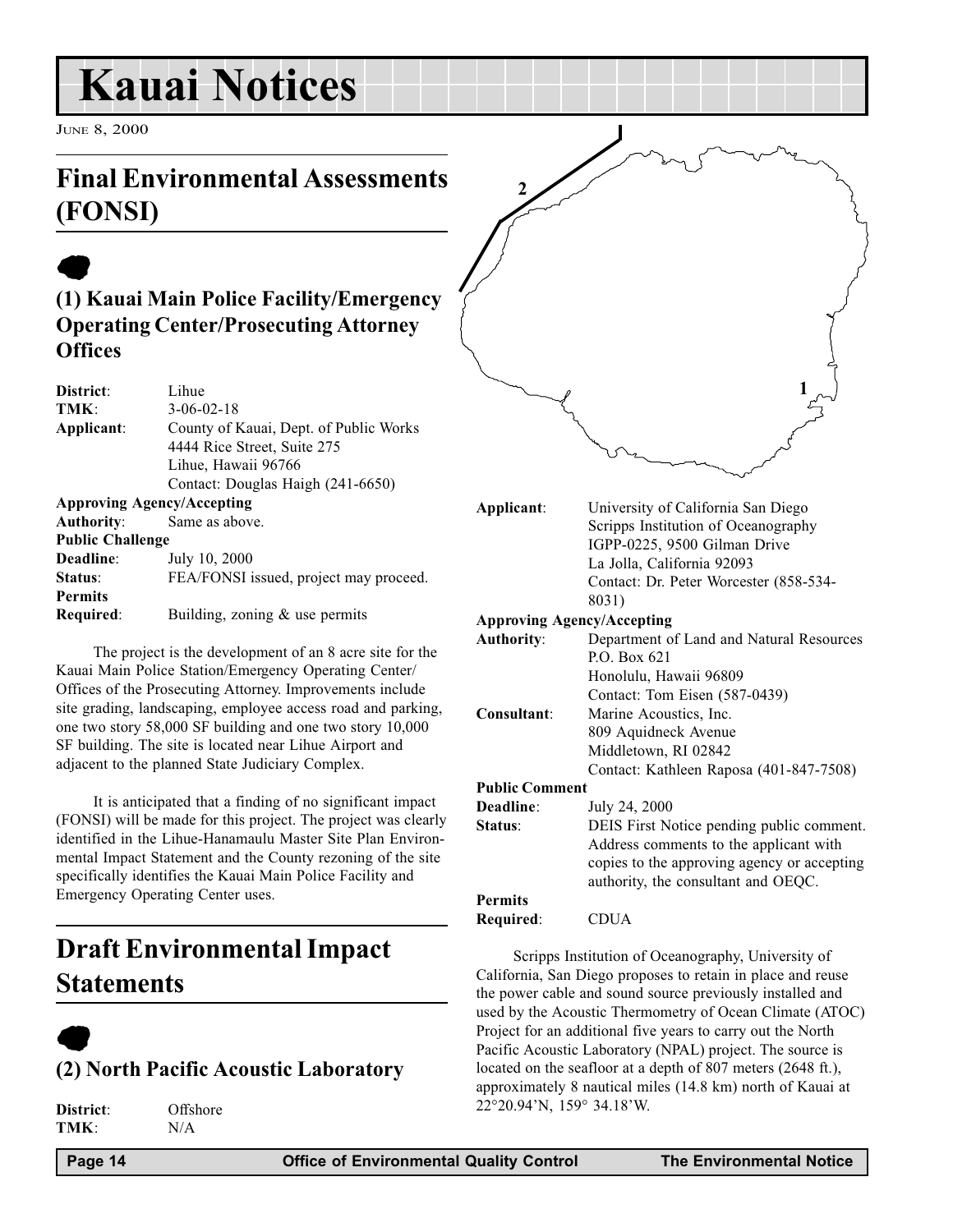<span id="page-14-0"></span>

JUNE 8, 2000

Under the proposed action, the seabed power cable and sound source would remain in their present locations, and transmissions would continue with approximately the same signal parameters and transmission schedule used in the ATOC project in order to 1) perform the second phase of research on the feasibility and value of large-scale acoustic thermometry; 2) study the behavior of sound transmissions in the ocean over long distances; and 3) conduct studies on the possible long-term effects from the sound transmissions on marine life. At the conclusion of the five-year period, the

seabed power cable, and possibly the sound source, would be abandoned in place.

The NPAL project is funded by the Office of Naval Research (ONR) and will be carried out by Scripps in conjunction with the Applied Physics Laboratory of the University of Washington.

Formerly known as the Kauai Acoustic Thermometry of Ocean Climate (ATOC), Phase 2.



## Statewide Notices

## Final Environmental Assessments (FONSI)



### (1) Hawaiian Islands Beach Nourishment **Projects**

| District:               | Statewide                                |  |
|-------------------------|------------------------------------------|--|
| Applicant:              | Department of Land and Natural Resources |  |
|                         | Land Division, Coastal Lands Program     |  |
|                         | 1151 Punchbowl Street, Room 220          |  |
|                         | Honolulu, Hawaii 96813                   |  |
|                         | Contact: Sam Lemmo (587-0381)            |  |
|                         | <b>Approving Agency/Accepting</b>        |  |
| Authority:              | Same as above.                           |  |
| <b>Public Challenge</b> |                                          |  |
| Deadline:               | July 10, 2000                            |  |
| Status:                 | FEA/FONSI issued, project may proceed.   |  |
| <b>Permits</b>          | CDUA, Army Corps, WQC, CZM               |  |
| Required:               | Consistency Determination                |  |

The loss of Hawaii's sandy beaches is a major social, economic, and environmental problem. Studies show that hardening the shoreline where there is chronic coastal erosion causes beach narrowing and beach loss. Researchers found that nearly 25 percent, or 17 miles of sandy beaches on the island of Oahu have been lost or severely narrowed over the past 70 years due to shoreline armoring on retreating shorelines. Similar losses have occurred on the island of Maui, and to a lesser degree, on Kauai and Hawaii.

In January of 1996, DLNR, Land Division initiated development of a strategic plan to address coastal erosion within a framework of beach protection, something that had never been attempted before in this State. These efforts resulted in the development of the Hawaii Coastal Erosion Management Plan (COEMAP) adopted in August 1999 by the BLNR and the establishment of the Coastal Lands Program.

One of the plan's major recommendations is to promote beach nourishment and restoration as a viable alternative to shoreline armoring (i.e., the practice of building hard shoreline structures to stop land loss/shoreline retreat). Unfortunately, this customary practice has caused the accelerated loss of Hawaii's beaches. When a hard structure is present, beach loss can occur for two primary reasons: 1) the shoreline structure refocus wave and current action on the sandy beach, causing it to erode rather than retreat landward, and 2) these structures cut-off the supply of sand to the beach resulting in beach deflation or starvation.

Beach loss seriously impacts all of us. When beaches erode, shoreline access is lost. Recreation and cultural activities are limited, coastal habitat is impacted, and our visitor economy suffers.

Implementation of a statewide CDUP and Corps SPGP will streamline the permitting process for small-scale beach nourishment projects and consolidate permitting of these projects within one agency, the DLNR. This would provide an incentive for shore owner groups to seriously consider this practice as an alternative to shoreline armoring. Use of smallscale beach nourishment in Hawaii could reduce the incidence of shoreline armoring and enhance public beaches with minimal negative environmental consequences.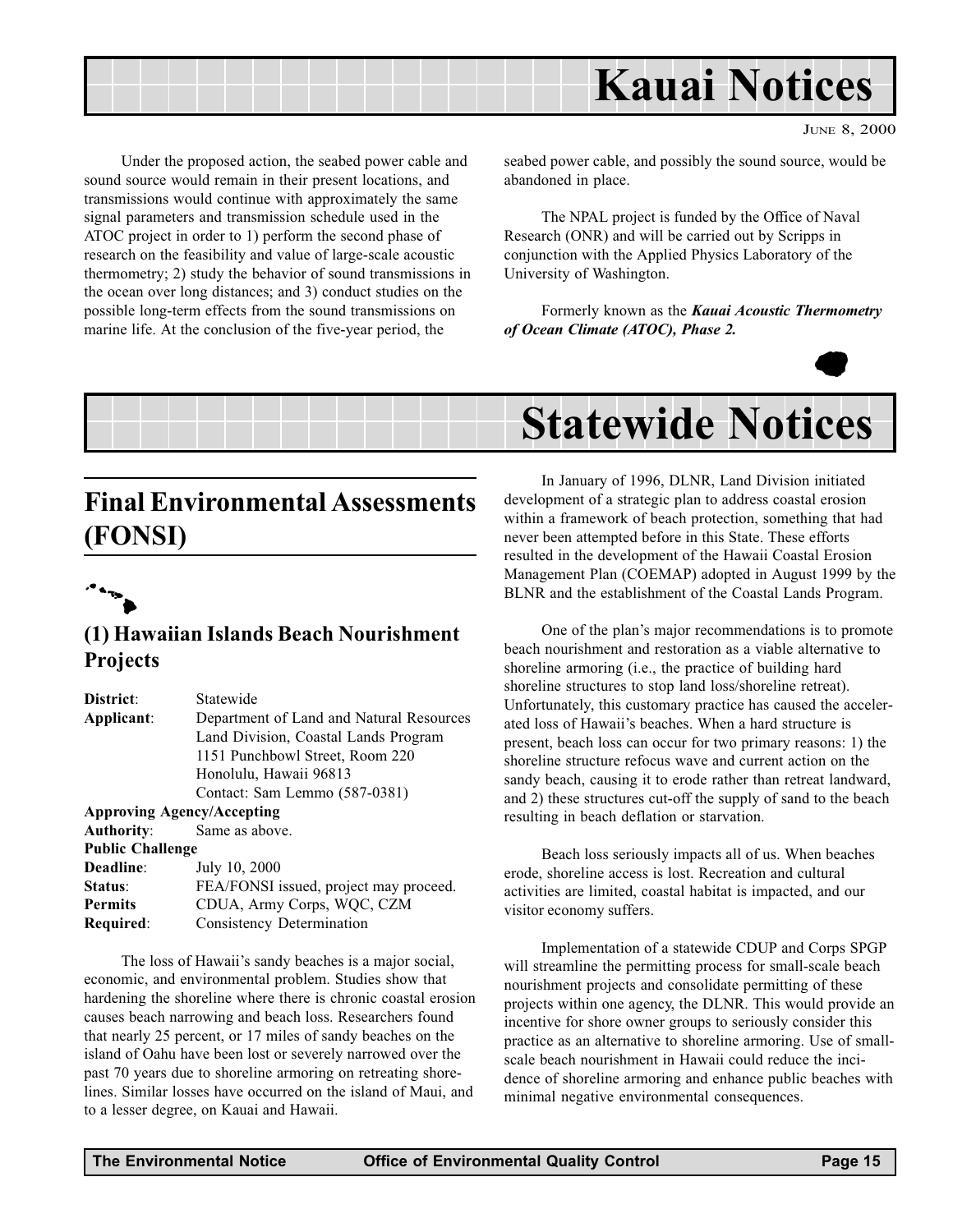## Shoreline Notices

JUNE 8, 2000

## Shoreline Certification Applications

Pursuant to § 13 -222-12, HAR the following shoreline certification applications are available for inspection at the DLNR District Land Offices on Kauai, Hawaii and Maui and at Room 220, 1151 Punchbowl St., Honolulu, Oahu (Tel: 587-0414). All comments shall be submitted in writing to the State Land Surveyor, 1151 Punchbowl Street, Room 210, Honolulu, HI 96813 and postmarked no later than fifteen (15) calendar days from the date of the public notice of the application.

| Case No. | Date<br>Received | Location                                                                                                                                                                                                  | Applicant                                                     | Tax Map Key               |
|----------|------------------|-----------------------------------------------------------------------------------------------------------------------------------------------------------------------------------------------------------|---------------------------------------------------------------|---------------------------|
| OA-326   | 05/22/00         | Being lot 2 of Land Court Application 9099 Map 6,<br>at Kaipapau, Koolauloa, Island of Oahu, Hawaii<br>(54-225 Kamehameha Highway)                                                                        | Ann Tongg                                                     | $5-4-11:003$              |
|          |                  | Purpose: Obtain County Building Permit for<br>installation of fence                                                                                                                                       |                                                               |                           |
| $MA-049$ | 05/22/00         | Maui Beach Hotel and Maui Palms Hotel<br>Properties, Kahului, Maui, Hawaii (170<br>Kaahumanu Avenue)                                                                                                      | Tanaka<br>Engineers, Inc.,<br>for Elleair                     | $3 - 7 - 03:007$<br>& 009 |
|          |                  | Purpose: Determine current location of shoreline<br>for building setback                                                                                                                                  | Hawaii, Inc.                                                  |                           |
| OA-772   | 05/30/00         | Being a Portion of Land Commission Award 8559-<br>B Apana 32 to W. C. Lunalilo at Kaalaea,<br>Koolaupoko, Oahu, Hawaii<br>(47-695A Kamehameha Highway)<br>Purpose: Obtain County Permit for new residence | <b>DJNS</b> Surveying<br>and Mapping, for<br>Peter C. Clinton | $4 - 7 - 14$ : 17 &<br>18 |

## Shoreline Certifications and Rejections

Pursuant to §13-222-26, HAR the following shorelines have been certified or rejected by the DLNR. A person may appeal a certification or rejection to the BLNR, 1151 Punchbowl Street, Room 220, Honolulu, HI 96813, by requesting in writing a contested case hearing no later than twenty (20) calendar days from the date of public notice of certification or rejection.

| Case No. | Cert/Rej<br>Date                                     | Location                                                                                                                                                                                                                 | Applicant                                                    | Tax Map<br>Key                               |
|----------|------------------------------------------------------|--------------------------------------------------------------------------------------------------------------------------------------------------------------------------------------------------------------------------|--------------------------------------------------------------|----------------------------------------------|
| MA-202   | Withdrawn<br>$05/24/00$ Subject<br>to further review | Olowalu Makai-Komohana Subdivision, Olowalu<br>Makai-Hikina Subdivision at Olowalu, Lahaina,<br>Maui, Hawaii (Makai of Honoapiilani Highway<br>and East of Olowalu Stream)<br>Purpose: Re-certification of the shoreline | Tanaka<br>Engineering<br>Services, Inc., for<br>Gary Wampler | $4 - 8 - 03:043$<br>to 046 $\&$<br>por. $05$ |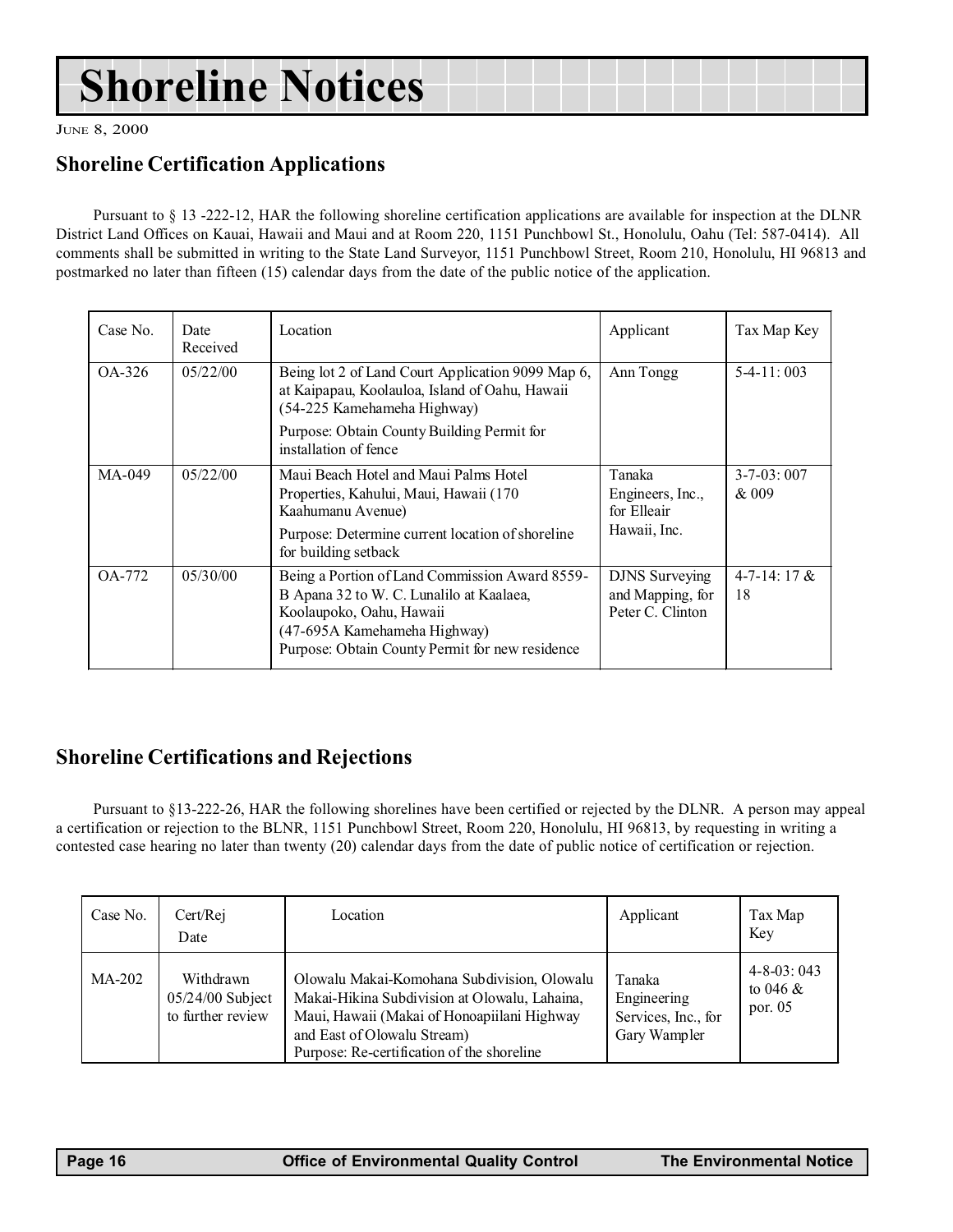## Coastal Zone News

### <span id="page-16-0"></span>Federal Consistency Reviews

The Hawaii Coastal Zone Management (CZM) Program has received the following federal actions to review for consistency with the CZM objectives and policies in Chapter 205A, Hawaii Revised Statutes. This public notice is being provided in accordance with section 306(d)(14) of the National Coastal Zone Management Act of 1972, as amended. For more information, please call John Nakagawa with the Hawaii CZM Program at 587-2878. Federally mandated deadlines require that comments be received by the date specified for each CZM consistency review and can be mailed to:

David W. Blane, Director Office of Planning Dept. of Business, Economic Development & Tourism P.O. Box 2359 Honolulu, Hawaii 96804.

Or, fax comments to the Hawaii CZM Program at 587- 2899.

## (1) Federal Grants for the Hawaii Game Management Program and the Hawaii Non-Game Management Program, State of Hawaii

| Applicant:              | Department of Land & Natural Resources,                                                                                                                                 |  |  |
|-------------------------|-------------------------------------------------------------------------------------------------------------------------------------------------------------------------|--|--|
|                         | Division of Forestry & Wildlife                                                                                                                                         |  |  |
|                         | Contact: Paul Conry, 587-4176                                                                                                                                           |  |  |
|                         | Federal Action: Federal Assistance - Federal Aid in Wildlife                                                                                                            |  |  |
|                         | Restoration                                                                                                                                                             |  |  |
|                         | Federal Agency: U.S. Fish & Wildlife Service                                                                                                                            |  |  |
| <b>Proposed Action:</b> |                                                                                                                                                                         |  |  |
|                         | Receive and use federal funds from the U.S. Fish $\&$                                                                                                                   |  |  |
|                         | Wildlife Service for planning, coordination and implementa-                                                                                                             |  |  |
|                         | $\mathcal{L}$ . $\mathcal{L}$ and $\mathcal{L}$ is the set of $\mathcal{L}$ and $\mathcal{L}$ is the set of $\mathcal{L}$ and $\mathcal{L}$ is the set of $\mathcal{L}$ |  |  |

tion of the Hawaii Game and Non-Game Management Programs. The Hawaii Game Management Program (\$3,044,035 requested) will fund projects to monitor hunter activities and game species population status and characteristics, land leases to provide additional areas available for public hunting, game habitat improvement projects to enhance wildlife populations in areas available for public hunting, game habitat improvement projects to enhance wildlife populations in suitable habitats through control of

JUNE 8, 2000

alien predators, and facility and infrastructure development and operation projects that will aid in data gathering and analysis and other activities that maximize hunter recreational opportunities and staff efficiency.

The Hawaii Non-Game Management Program (\$1,065,338 requested) involves operation and maintenance, population management, habitat management, facilities construction, and survey and inventory. The goal of the Hawaii Non-Game Management Program is to manage, preserve and protect the native avifauna and their habitats for their intrinsic, recreational, scientific, and educational values and to provide opportunities for public enjoyment of these resources. A major focus of the program is on management and recovery of endangered species.

The grant packages for these programs are available for public review on the Division of Forestry & Wildlife web page at: http://www.state.hi.us/dlnr/dofaw/pubs/index.html. If you are providing comments to the Office of Planning please send a copy to Paul Conry, Wildlife Program Manager, Division of Forestry & Wildlife, 1151 Punchbowl Street, Room 325, Honolulu, Hawaii 96813. Comments Due: June 22, 2000

### (2) North Pacific Acoustic Laboratory Project, Kauai

| Applicant:                                                    | University of California San Diego, Scripps                     |  |
|---------------------------------------------------------------|-----------------------------------------------------------------|--|
|                                                               | Institution of Oceanography                                     |  |
|                                                               | Contact: Susie Pike, (858) 534-8031                             |  |
|                                                               | <b>Federal Action:</b> Federal Permit - Letter of Authorization |  |
|                                                               | under the Marine Mammal Protection Act                          |  |
|                                                               | of 1972                                                         |  |
| <b>Federal Agency: U.S. National Marine Fisheries Service</b> |                                                                 |  |
|                                                               | (NMFS)                                                          |  |
| Location:                                                     | Ocean waters off the north shore of Kauai                       |  |
| <b>Proposed Action:</b>                                       |                                                                 |  |
| Compress Institution of Oceanography is requesting a          |                                                                 |  |

Scripps Institution of Oceanography is requesting a Letter of Authorization from NMFS for the incidental take of marine mammals associated with the continued operation, for five additional years, of the Acoustic Thermometry of Ocean Climate (ATOC) sound source for the North Pacific Acoustic Laboratory Project. The project involves (1) the second phase of research on the feasibility and value of large-scale acoustic thermometry (ATOC), (2) long-range underwater sound transmission studies, and (3) studies on the possible longterm effects of the sound transmissions on marine life. Comments Due: June 30, 2000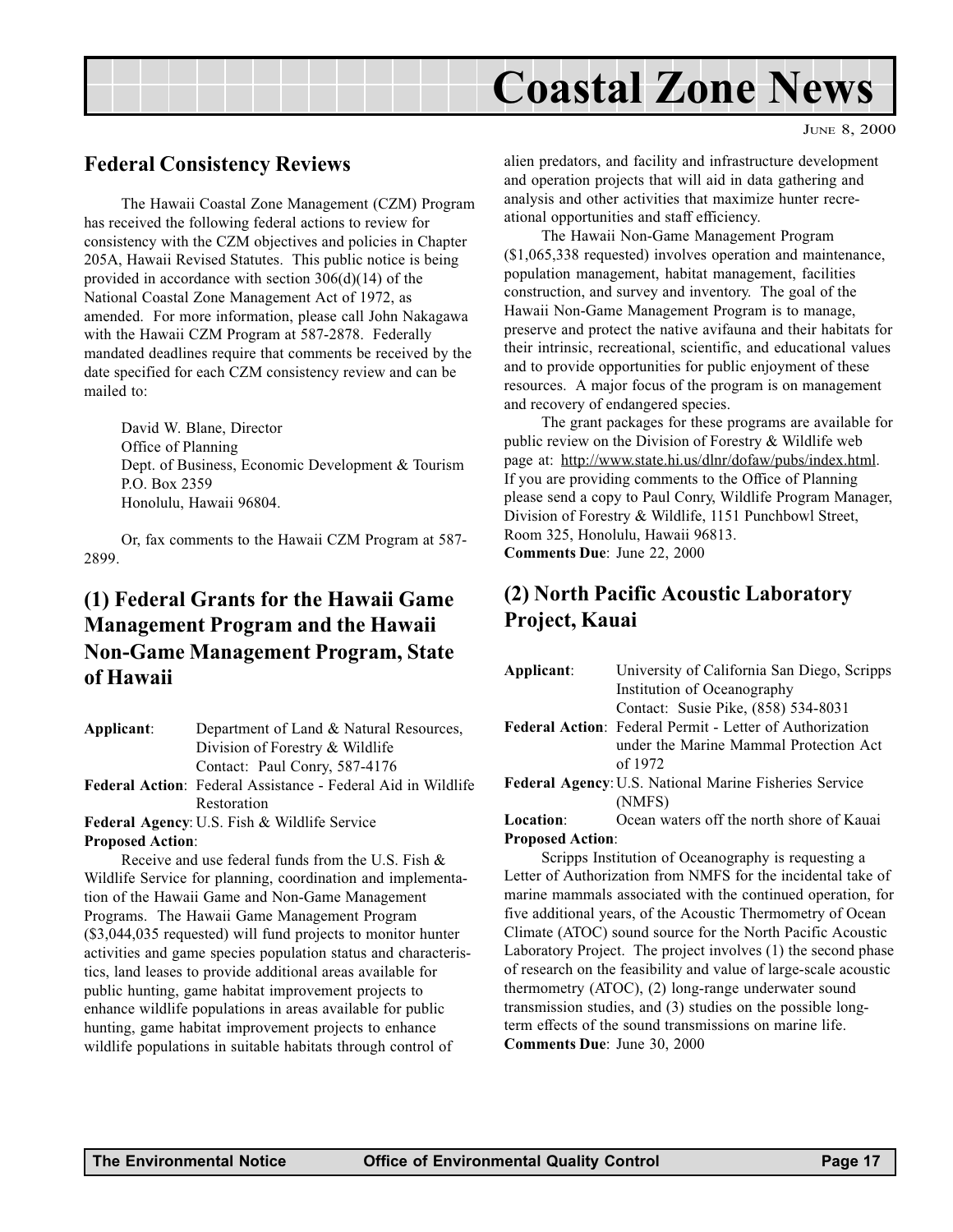## Pollution Control Permits

JUNE 8, 2000

## Department of Health Permits

The following is a list of some pollution control permits currently being reviewed by the State Department of Health. For more information about any of the listed permits, please contact the appropriate branch or office of the Environmental Management Division at 919 Ala Moana Boulevard, Honolulu.

| <b>Branch</b><br>Permit Type                                           | Applicant & Permit<br><b>Number</b>                                     | Project Location                            | Pertinent<br>Date           | Proposed Use                                                            |
|------------------------------------------------------------------------|-------------------------------------------------------------------------|---------------------------------------------|-----------------------------|-------------------------------------------------------------------------|
| Clean Air<br>Branch,<br>586-4200,<br>Temporary<br>Noncovered<br>Source | Environmental<br>Chemical<br>Corporation<br>NSP 0055-01-NT<br>(Renewal) | Various Sites,<br>State of Hawaii           | Issued:<br>5/11/00          | 10 cy/hr Soil Processing<br>Facility                                    |
| Clean Air<br>Branch,<br>586-4200,<br>Noncovered<br>Source              | Hale Kauai, Ltd.<br>NSP 0207-01-N<br>(Renewal)                          | Halfway Bridge,<br>Lihue, Kauai             | Issued:<br>5/12/00          | 200 cy/hr Concrete Batch<br>Plant                                       |
| Clean Air<br>Branch,<br>586-4200,<br>Covered<br>Source                 | Hyatt Regency<br>Maui Hotel<br>CSP 0432-01-C                            | 200 Nohea Kai Drive,<br>Lahaina, Maui       | Issued:<br>5/15/00          | Two (2) 12.5 MMBtu/hr<br><b>Boilers</b>                                 |
| Clean Air<br>Branch,<br>586-4200,<br>Temporary<br>Noncovered<br>Source | Willocks<br>Construction<br>Corporation<br>NSP 0473-01-NT               | Various Temporary<br>Sites, State of Hawaii | Issued:<br>5/22/00          | 179 TPH Portable<br><b>Screening Plant</b>                              |
| Clean Air<br>Branch,<br>586-4200,<br>Noncovered<br>Source              | Hawaiian<br>DuraGreen, Inc.<br>NSP 0466-01-N                            | Puunene Avenue,<br>Puunene, Maui            | Issued:<br>5/18/00          | Compakboard Plant                                                       |
| Clean<br>Water<br>Branch,<br>586-4309,<br><b>NPDES</b>                 | Maui Department<br>of Water Supply, #<br>00-CW-PW-10                    | Napili Well, Maui<br>TMK (2)4-3-01:06       | Comments<br>Due:<br>6/21/00 | Discharge process<br>wastewater to receiving<br>waters named Napili 4-5 |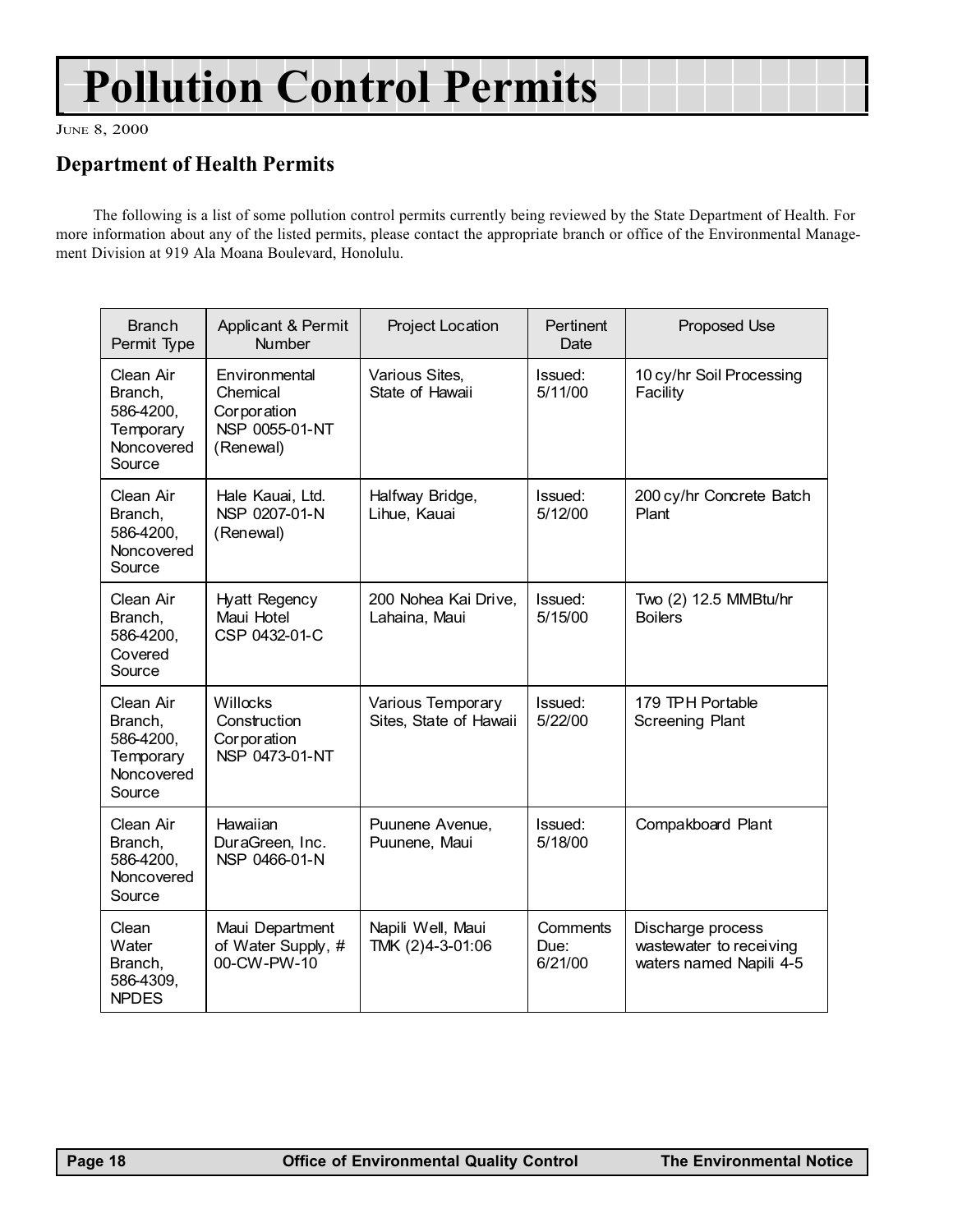## Land Use Commission Notices

JUNE 8, 2000

## <span id="page-18-0"></span> $\blacktriangleright$ Kaloko Industrial Park Phases III & IV

The LUC has received the following request regarding a proposed district boundary amendment, pursuant to Chapter 205, HRS:

| Docket No.         | A00-732                    |
|--------------------|----------------------------|
| <b>Petitioner:</b> | TSA INTERNATIONAL, LIMITED |
| <b>Location:</b>   | Kaloko, North Kona, Hawaii |
| Acreage:           | $102.3$ acres              |
| TMK:               | $7-3-51:60$                |
| <b>Request:</b>    | Conservation to Urban      |
| Date Filed:        | May 25, 2000               |
|                    |                            |

If you would like further detailed information on this matter, please contact:

State Land Use Commission

Location Address Leiopapa A Kamehameha Building (State Office Tower) 235 S. Beretania Street, Room 406 Honolulu, Hawaii 96813

Mailing Address P.O. Box 2359 Honolulu, Hawaii 96804-2359 Phone: 587-3822

## Federal Notices

## Regional Conditions for Nationwide Permits

The Honolulu District of the U.S. Army Corps of Engineers (ACOE) has issued a notice, dated May 3, 2000, that 13 regional conditions will become effective upon approval by the Division Engineer, and no sooner than June 7, 2000, when the final and modified nationwide permits (NWP's) take effect. Call the ACOE for details.

## Cancellation of PEIS for the Criminal Alien Requirement

In April 1999, the Federal Bureau of Prisons of the U.S. Department of Justice proposed to establish national procedures for the award and monitoring of contracts for lowsecurity non-federally owned and operated detention and prison facilities for the criminal alien population and determine the potential impacts to natural and manmade environments in accordance with the National Environmental Policy Act (see, Environmental Notice, May 8, 1999, at page 17 for details). Scoping meetings were held in Philadelphia, Dallas and San Diego. As a result, the Bureau has decided to cancel the Programmatic EIS and instead concentrate its efforts and resources at preparing individual site-specific EIS's for facilities proposed to house the criminal alien population. For details, call or write to Mr. David J. Dorworth, Chief, Site Selection and Environmental Review Branch, U. S. Department of Justice, Federal Bureau of Prisons, 320 First Street, NW, Washington, D.C. 20534, telephone (202) 514-6470, fax (202) 616-6024, or email <u>siteselection@bop.gov</u> (from May 4, 2000, notice, Federal Bureau of Prisons).

## Addendum No. 1 to the Lower Hamakua Ditch Watershed Plan FEIS

The Natural Resources Conservation Service of the U.S. Department of Agriculture has issued an addendum to the Lower Hamakua Ditch Watershed Plan FEIS to clarify the land treatment component of the plan, including purposes, eligibility, contracting method, and operation and maintenance requirements. Also, since typographical and factual errors, and inconsistencies identified by the NRCS programmatic review have been corrected, NRCS has determined that Addendum No. 1 does not substantively change any aspect of the existing watershed plan and does not require a supplement to the Final Environmental Impact Statement (from April 28, 2000, letter of Kenneth Kaneshiro, NRCS, to recipients of the Lower Hamakua Ditch Watershed Plan FEIS).

## EPA to Delete Schofield Barracks Site from Superfund List

The U.S. Environmental Protection Agency, Region 9, (EPA) wants to remove the Schofield Barracks site from the National Priorities List (NPL) under the Comprehensive Environmental Response, Compensation and Liability Act (CERCLA or "Superfund"). Both EPA and the State of Hawai'i Department of Health (on March 13, 2000) have determined that the remedial action for the site has been successfully executed. Comments concerning the proposed deletion of the site from the NPL should be submitted on or before JUNE 21, 2000, to Mark Ripperda, Mail Code SFD-8- 3, USEPA Region 9, 75 Hawthorne Street, San Francisco, CA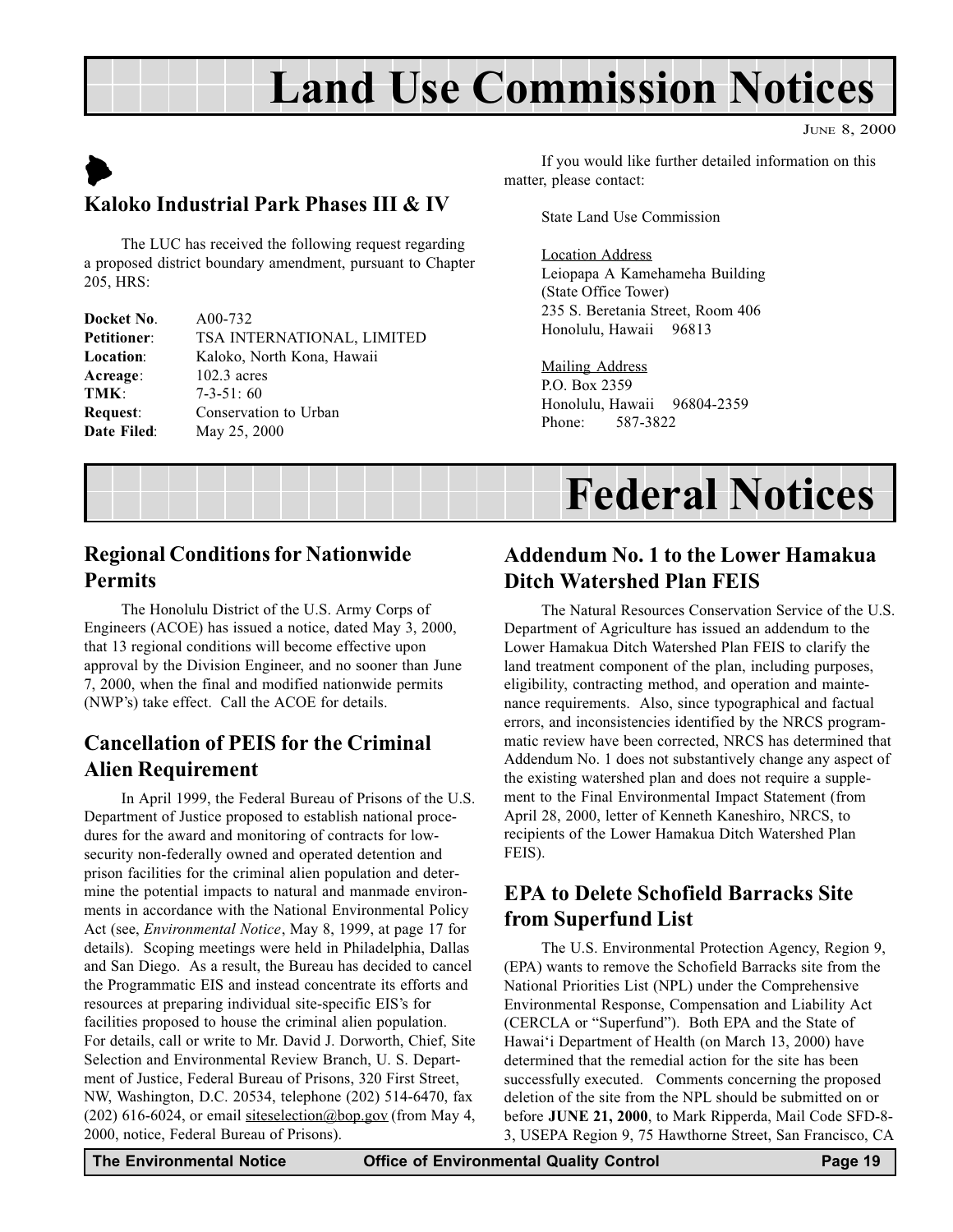## <span id="page-19-0"></span>Federal Notices

JUNE 8, 2000

94105. The deletion docket is also available for review at the Wahiawa library and Wheeler Army Airfield. For more information call the State Health Department in Honolulu at (808) 586-4249 (see, 65 F.R. 32058, May 22, 2000).

## The U.S. Army Corps Wants Your Feedback in Listening Sessions

The U.S. Army Corps of Engineers wants to start a dialogue with its stakeholders, the general public, and with federal, state, and local agencies about future water resources challenges facing the nation. This will entail a series of fourteen regional listening sessions (as facilitated workshops) to be held from June through September 2000. The Pacific Ocean Division of the Corps will host a listening session in Honolulu on JULY 26, 2000, from 10:00 A.M. to 4:00 P.M. In order to optimize time available to all attendees, there will not be time for participants to present prepared formal statements. However, written statements may be submitted may be submitted to the Corps web site at www.wrsc.usace.army.mil/iwr/waterchallenges or by calling Mr. Mark Gmitro toll free (877) 447-6342. The registration forms for these listening sessions may be found on the

aforementioned website (see, 65 F.R. 34453, May 30, 2000).

### Irradiation of Fruits and Vegetables

The Animal and Plant Health Inspection Service (APHIS) is proposing rules for the use of irradiation as a phytosanitary treatment for fruits and vegetables imported into the United States. The irradiation treatment would provide protection against fruit flies and the mango seed weevil. Comments need to be received by APHIS by JULY 25, 2000. To submit a comment by postal mail, send an original and three copies to Docket No. 98-030-1, Regulatory Analysis and Development, PPD, APHIS, Suite 3C03, 4700 River Road Unit 118, Riverdale, Maryland 20737-1238. Please state that your comments refer to Docket No. 98-030-1 (see 65 F.R. 34113, May 26, 2000).

## Maui Public Schools Nominated to the National Register of Historic Places

The National Park Service (NPS) announced that the Hawai'i State Historic Preservation Officer has nominated the following Maui schools to the National Register of Historic Places: Henry Pernine Baldwin High School, No. 00000667; Ke'anae School, No. 00000665; Kaupo School, No. 00000662; Paia School, No. 00000664; Pu'unene School, No. 00000663; and, Wailuku School, No. 00000666. Written comments may be sent to the National Register, National Park Service, 1849 C St. NW, NC400, Washington, D.C.

20240, no later than JUNE 14, 2000 (see 65 F.R. 34497, May 30, 2000).

## Proposed Endangered Status for Guam/ Mariana Islands Plants

The U.S. Fish and Wildlife Service is proposing endangered status for the following plants: Nesogenes rotensis; Osmoxylon mariannense; and, Tabernaemontana rotensis. The first two species occur on the island of Rota in the U.S. Commonwealth of the Northern Mariana Islands. The last occurs on both Rota and the U.S. Territory of Guam. Comments and public hearing requests must be received by JULY 17, 2000 (for details, see 65 F.R. 35025, June 1, 2000).

## Fishery Meetings

The Western Pacific Fishery Management Council will meet on JUNE 13-16, 2000 from 8:30 A.M. till 5:30 P.M. at the Maui Prince Hotel, 5415 Makena Alanui, Makena, Hawai'i 96753. Public hearings will be held on criteria to allow new entry intor the Mau Zone limited entry bottomfish fishery in the Northwestern Hawaiian Islands and on amendmentsd to the Bottomfish and Seamount Groundfish, Crustaceans, and Precious Corals Fishery Management Plans  $(FMP's)$ . For more information call  $(808)$  522-8220 (see 65) F.R. 34432, May 30, 2000).

### Native Remains Repatriation

 The National Park Service announced that it will begin repatriation of an inventory of human remains from Hawai'i in the possession of the National Museum of Health and Medicine (formerly the Army Medical Museum), Armed Forces Institute of Pathology in Washington, D.C. to Hui Malama I Na Kupuna O Hawai'i Nei. For additional information, call Dr. Lenore Barbian in Washington D.C. at (202) 782-2203, email barbian@afip.osd.mil before JUNE 22, 2000. Additional claimants must also come forward by June 22, 2000 (see 65 F.R. 33351, May 23, 2000).

### Humpback Whale Advisory Council Members Wanted

The Hawaiian Islands Humpback Whale National Marine Sanctuary wants applicants for seat vacancies on its Sanctuary Advisory Council: Business/Commerce; Citizen-atlarge; Commercial Shipping; Conservation; Fishing; Native Hawaiian; Ocean Recreation; Tourism; and Whale Watching. Contact Kellie Araki at 6700 Kalaniana'ole Highway, Suite 104, Honolulu, Hawai'i 96825 for application kits. Applications are due by JUNE 10, 2000 (see 65 F.R. 34662, May 31, 2000).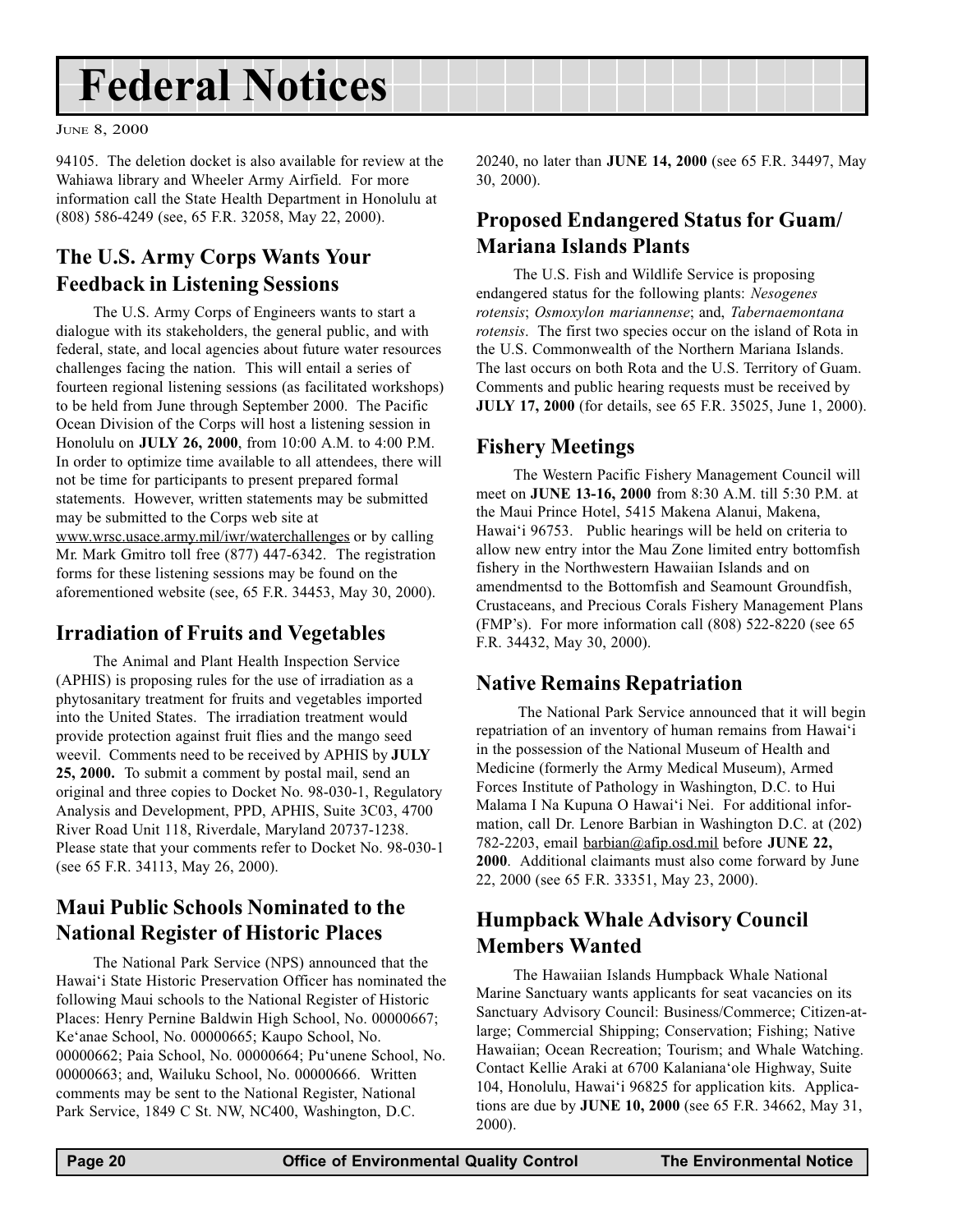

JUNE 8, 2000

OEQC prints "Letters of Notice" to encourage public participation in our EIS system. Your views are welcome. We may edit letters due to limited space. The opinions presented do not necessarily reflect those of OEQC.

## More Comments on the Wailua Seawall

From Kurt Bosshard, via telecopier, May 3, 2000.

#### Dear OEOC:

Thank you for printing my letter with regards to the foregoing. However, I take issue with your deletion of the Consultant's name from the article. One of the purposes of the letter was to advise the government agencies/public of a consultant, who I believe, has acted in bad faith in this process.

I hereby request an explanation as to this censorship. I would also ask that this file, including my letter to the Bulletin, be placed on the agenda of the Environmental Council for discussion.

Thank you for your attention to this matter.

Editor's note: The name of the consultant was omitted by OEQC to avoid potential libel.

#### From Kurt Bosshard, via telecopier, May 10, 2000.

Dear Dayan [of Oceanit]:

This confirms our telephone conversation last week (pursuant to my phone call) and our discussion of the boundaries of the golf course in relation to the Executive Order. We also discussed the County's use of fill and the request for certification of the coastline without any prior citizen input. I again asked that Oceanit retract those statements in its Environmental Assessment that were not accurate and again asked that you consult the County in these regards. My understanding is that you were not interested in following up with the County. I gathered that you felt it was the County's problem. We also discussed the discovery that several years ago, the County had received \$183,000.00 from FEMA for revegetation of the subject coastline. I questioned the absence of revegetation as an option in Oceanit's Environmental Assessment in light of the fact that the County had already advised FEMA that it was going to employ this method of shoreline protection.

You suggested that I discuss these concerns with Mr. Sullivan who I understand owns and/or controls Oceanit. I left a message with Mr. Sullivan's secretary last week requesting that he call me. He has failed to return my telephone call.

I am meeting with the State Surveyor at the site on May 16, 2000. Perhaps you would like to attend.

Thank you for your attention to this matter.

#### From Cesar C. Portugal, County Engineer, Department of Public Works, County of Kaua'i, May 5, 2000.

Dear Ms. Salmonson [of OEQC]:

We are taking this opportunity to submit our letter of notice on the issue of erosion control of beach and coastal lands as afforded by the Office of Environmental Quality Control in the April 8, 2000, issue of the OEQC Bulletin. Further, per our discussions with Mr. Jeyan Thirugnanam of your office, OEQC will public letters from our consultant OCEANIT and Mr. Bob Colopy who are very interested in the preservation of coastal lands. The County of Kauai has contracted the Coastal Engineering Studies for the protection of the Wailua Golf Course as required by both the Department of Land & Natural Resources and Office of Environmental Quality Control. We believe credit and valid decisions should be based upon technical recommendations that come from experts with special knowledge in ocean engineering.

Enclosed for publication is hard copies of letters from Oceanit and Bob Colopy. Also, enclosed is an e-mail disk of the letter for your use.

Please let us know the Bulletin date for publication of our letters. We request that the letters be published as soon as possible while Mr. Bosshard's comments are still fresh in everyone's mind.

#### From Dayanand Vithanage, P.E., Oceanit, May 5, 2000, to Mr. Kenneth Kitabayashi, Chief, Department of Public Works, County of Kauai.

Dear Mr. Kitabayashi,

We have responded to the subject document as follows:

Oceanit Laboratories, Inc. (Oceanit) prepared the Draft Environmental Assessment (DEA) for Wailua Golf Course (WGC) and published it for public comments in January 2000. The Office of Environmental Quality Control (OEQC) at the request of Mr. Kurt Bosshard, issued a letter on January 24, 2000, urging the County of Kauai (County) to withdraw the DEA. The County promptly complied with this demand and withdrew the document. The County did not withdraw the project as is stated in the opening paragraph of the subject letter.

This letter is being submitted to provide the public with facts about this project, and to clear up misinformation regarding the erosion problem that exists at Wailua Golf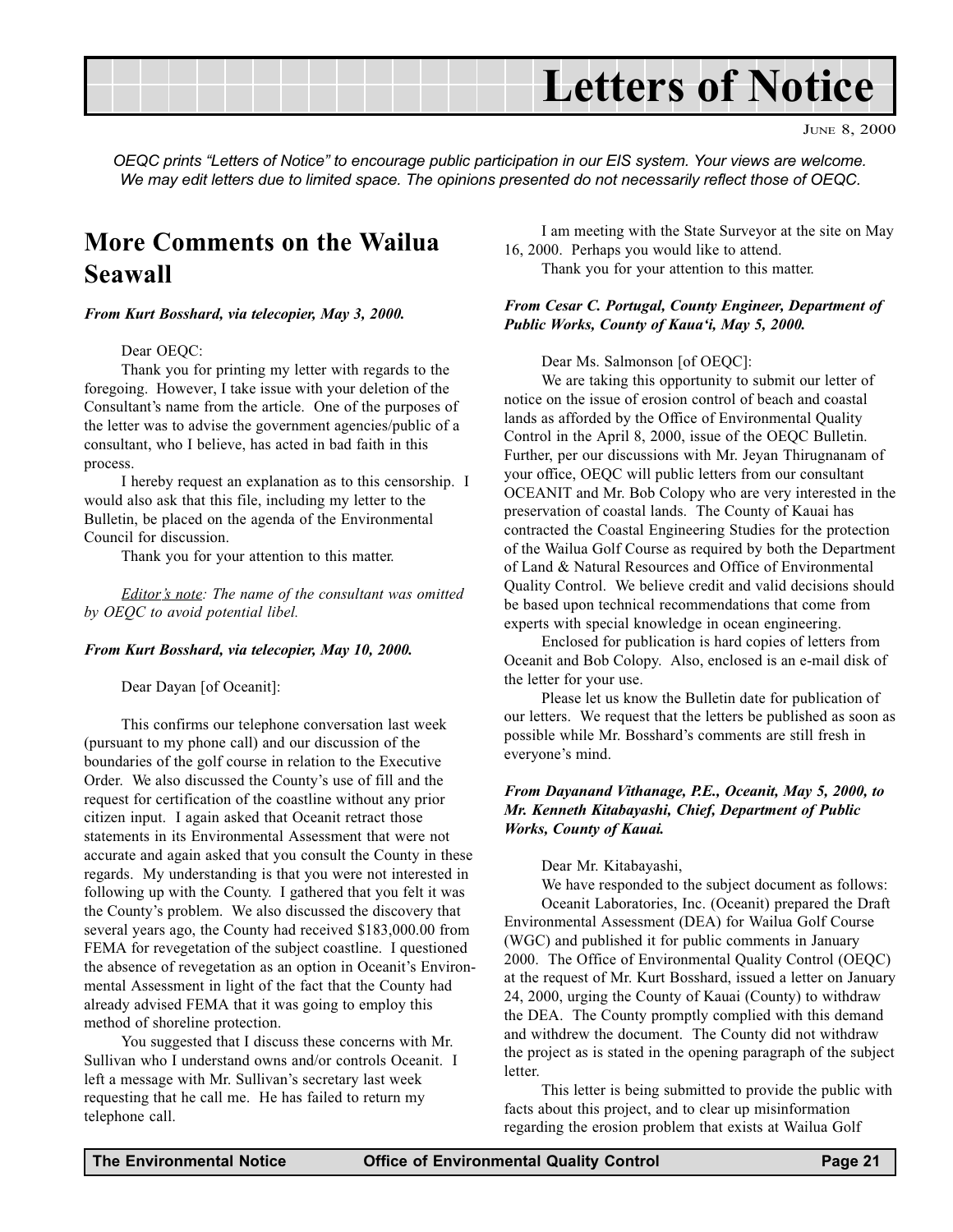## Letters of Notice

#### JUNE 8, 2000

Course. The DEA was published as a "First Notice" to invite public comments. Comments from the public and agencies are welcome and will receive a response. Any amendments to the DEA resulting from meaningful inputs will be made on the final EA. OEQC disrupted this process by ordering the County to withdraw the DEA, based on misrepresentations made by one individual.

All information provided in the DEA was obtained from existing data as well as field investigations and analysis. No misrepresentations whatsoever were made in documenting this information. The rate of erosion of the certified shoreline and shoreline escarpment wascalculated by comparing topographic surveys of the area conducted by professional surveyors during 1958, 1965, 1968, 1978, 1986, and 1996. All offsets to the shoreline were measured from a baseline established within the golf course. The average recession rate of the shoreline escarpment at the golf course in the project area is about 1 foot per year from 1958 to 1996. Therefore the statement that there is no erosion to WGC has no basis in fact and is misleading.

Oceanit was contracted by the County to study erosion problems along a 3,500 foot stretch of the Wailua Golf Course boundary from the Driving Range to the second hole. Several remedies were analyzed; advantages and disadvantages of each were documented in the "Erosion Control Report" provided to the County. Construction of a low revetment (elevation  $+7$  feet from mean sea level) backed by a pedestrian path and a vegetated slope was selected by the County as the preferred approach. A major portion of the revetment will be covered by beach sand under normal conditions, and will only be exposed when the sand in front of it has eroded under stormy conditions.

Although there has been some controversy regarding the use of revetments as a shore protection structure, OEQC has not to our knowledge directed any agency to "not" construct seawalls or revetments for shoreline protection. It is a well-documented fact that a properly constructed revetment that is designed to dissipate surplus wave energy does not adversely affect the beach in front of it. In fact, if the beach at Wailua Golf Course were stable, there would be no need to construct any erosion control structure, or replenish the beach with sand or establish vegetative protection at the shoreline.

The low, sloping revetment designed to control erosion of the WGC will not have adverse impacts on the existing beach because wave runup will reach the revetment only when the existing beach has eroded significantly. It is the opinion of coastal engineers that "beach and shoreline erosion occurs solely due to an imbalance between the sand supply and loss from the beach area, and is in no way related to any structure that is beyond the reach of waves." In fact, the Department of Land and Natural Resources (DLNR) has

already issued a permit for the construction of a revetment in Poipu, Kauai.

Oceanit did not include in the DEA any opinions intended to mislead the public into believing that an emergency existed at the golf course or that there was a need for immediate installation of any structure. The County of Kauai and Oceanit received many comments from the public and agencies both for and against the project. Oceanit is working with the County to provide responses to these comments. These will be incorporated in the DEA at the next submission.

The EA process is designed to include public input that is then reflected in the proposed development. It is unfortunate that the EA process was disrupted and was not permitted to proceed, as was designed by law, to allow further input by all members of the public.

#### From Bob Colopy to Kenneth Kitabayashi via electronic mail

ISSUE - BEACH OR GOLF COURSE: Are seawalls/ revetments a valid approach for beach management policy?

The OEQC bulletin on 1/23/2000 published the DEA notification of a Wailua beach revetment proposed by a coastal engineering firm to protect a public golf course on a Kauai shoreline. But according to state publications, shoreline armoring is supposed to cause beach loss. If true, then how could a government agency be recommending such an approach? On the other hand, if erosion problems are very technical issues involving unique situations in each case, then perhaps the coastal engineering firm's recommendation may be the best solution. Kauai county would not benefit from such erosion expertise if they insisted on a blanket armor prohibition regardless of the specific circumstances.

 The DLNR stated in the OEQC bulletin dated 3/8/2000 that, "Studies show that nearly 25 percent, or 17 miles of sandy beaches on the island of Oahu have been lost or severely narrowed over the past 70 years due to shoreline armoring. Similar losses have occurred on the island of Maui, and to a lesser degree, on Kauai and Hawaii." Ken Bosshard, in the OEQC bulletin (4/8/2000) questioned whether the County of Kauai "had been advised of these issues" relating to use of a seawall/revetment for erosion control. However, it now appears that the study upon which all of the recent antiarmoring policies are based, is invalid and the public and legislators need to be so informed so laws and policies can be corrected. Check out the web site http://www.savethereef.org/ uhresearch.html for more information.

As president of a Maui homeowners' oceanfront community association confronted with severe coastal erosion, the seawall/erosion debate has great interest to us. We have learned that most beaches in Hawaii are or were